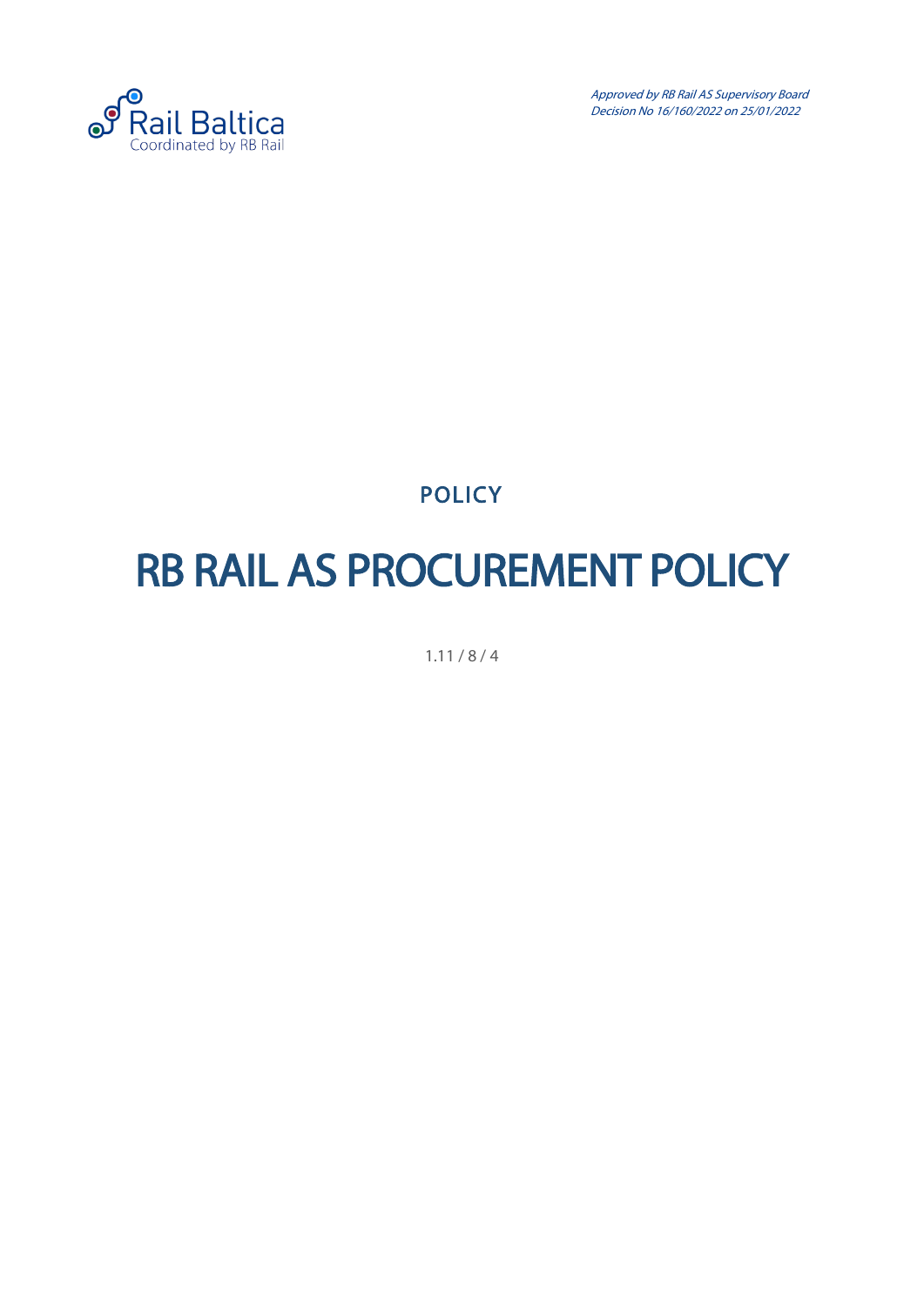## Document Development and Approval:

#### **Owner**

Kristjan Piirsalu, Chief Procurement Officer

| <b>Approved by</b>            | <b>Meeting No.</b> | Decision No. | <b>Date</b> |
|-------------------------------|--------------------|--------------|-------------|
| Internal Governance Committee | 19                 | IGDC/19/1    | 10.01.2022  |
| Management Board              | 6                  | 4/6/2022     | 17.01.2022  |
| Supervisory Board             | 160                | 16/160/2022  | 25.01.2022  |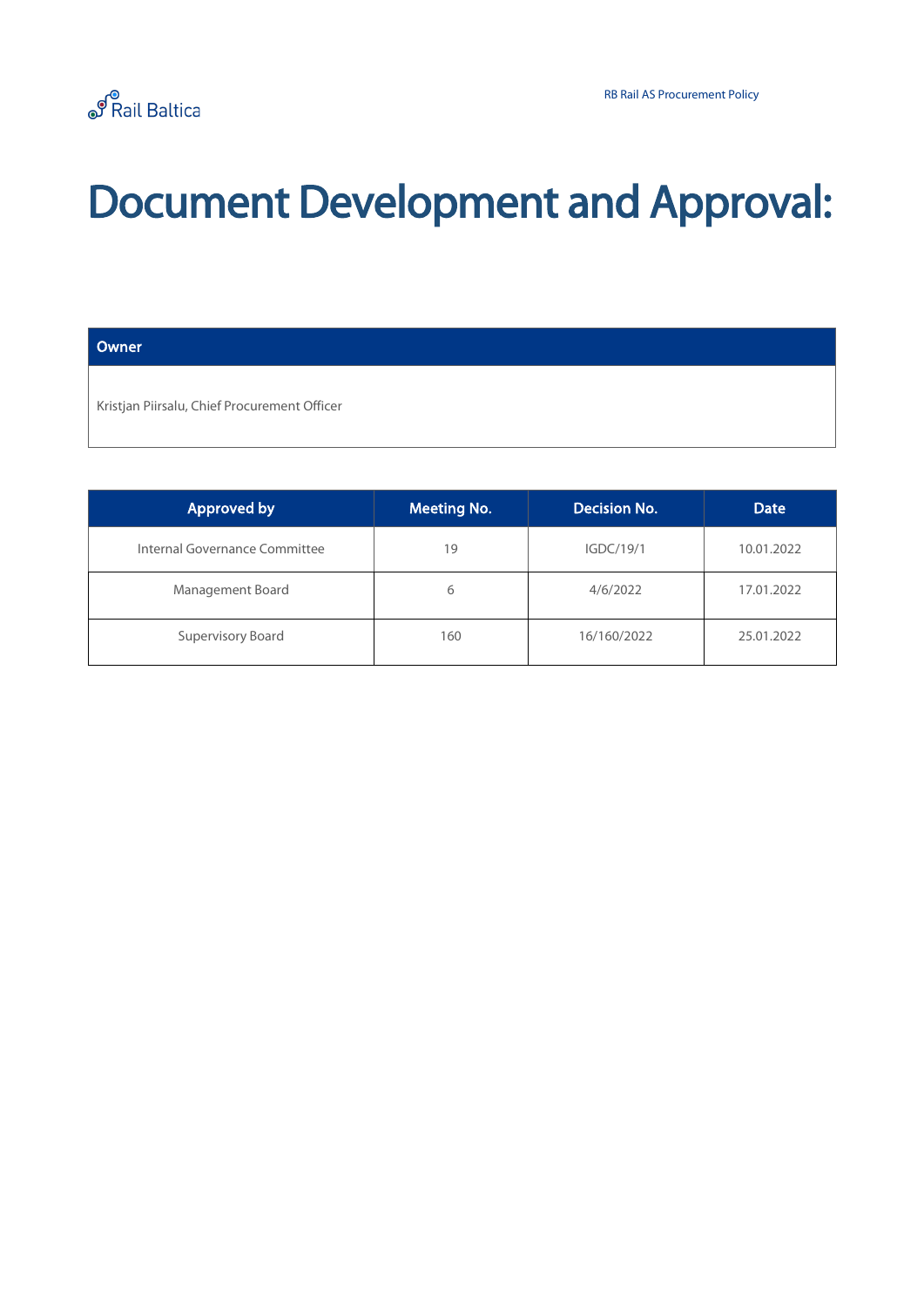# Document History

This document has been issued and amended as follows:

| <b>Revision</b>  | <b>Issue Date</b> | <b>Approved by</b>                                                                                                                    |
|------------------|-------------------|---------------------------------------------------------------------------------------------------------------------------------------|
| V <sub>01</sub>  | 28.05.2015        | Management Board                                                                                                                      |
| V <sub>02</sub>  | 04.09.2017        | Management Board                                                                                                                      |
| V <sub>03</sub>  | 26.07.2018        | Management Board                                                                                                                      |
| V <sub>0</sub> 1 | 15.04.2021        | Supervisory Board<br>(issued new version of the document, previous RB<br>RAIL AS Regulation for Organisation of Procurements is void) |
| V <sub>02</sub>  | 25.01.2022        | <b>Supervisory Board</b>                                                                                                              |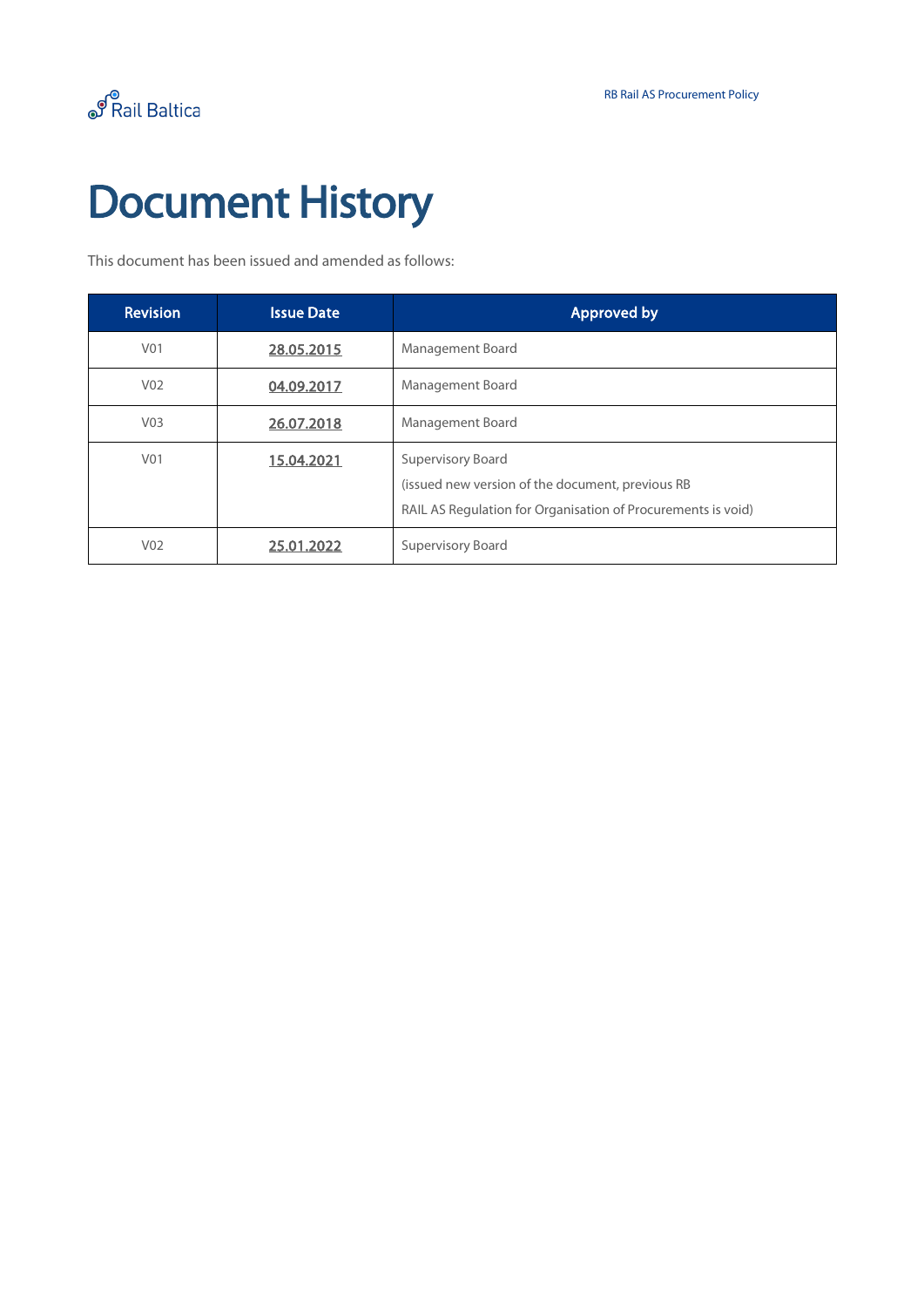

## <span id="page-3-0"></span>**Contents**

| <b>SECTION</b> | Page |
|----------------|------|
|                |      |
|                |      |
|                |      |
|                |      |
| 1              |      |
| 1.1            |      |
| 1.2            |      |
| $\overline{2}$ |      |
| 3              |      |
| 3.1            |      |
| 3.2            |      |
| 3.3            |      |
| 3.4            |      |
| 3.4.1          |      |
| 3.4.2          |      |
| 3.4.3          |      |
| 4              |      |
| 5              |      |
| 6              |      |
|                |      |

#### **List of Tables:**

| Table 3-1: Steps and documents necessary for the procurement process |  |
|----------------------------------------------------------------------|--|
|                                                                      |  |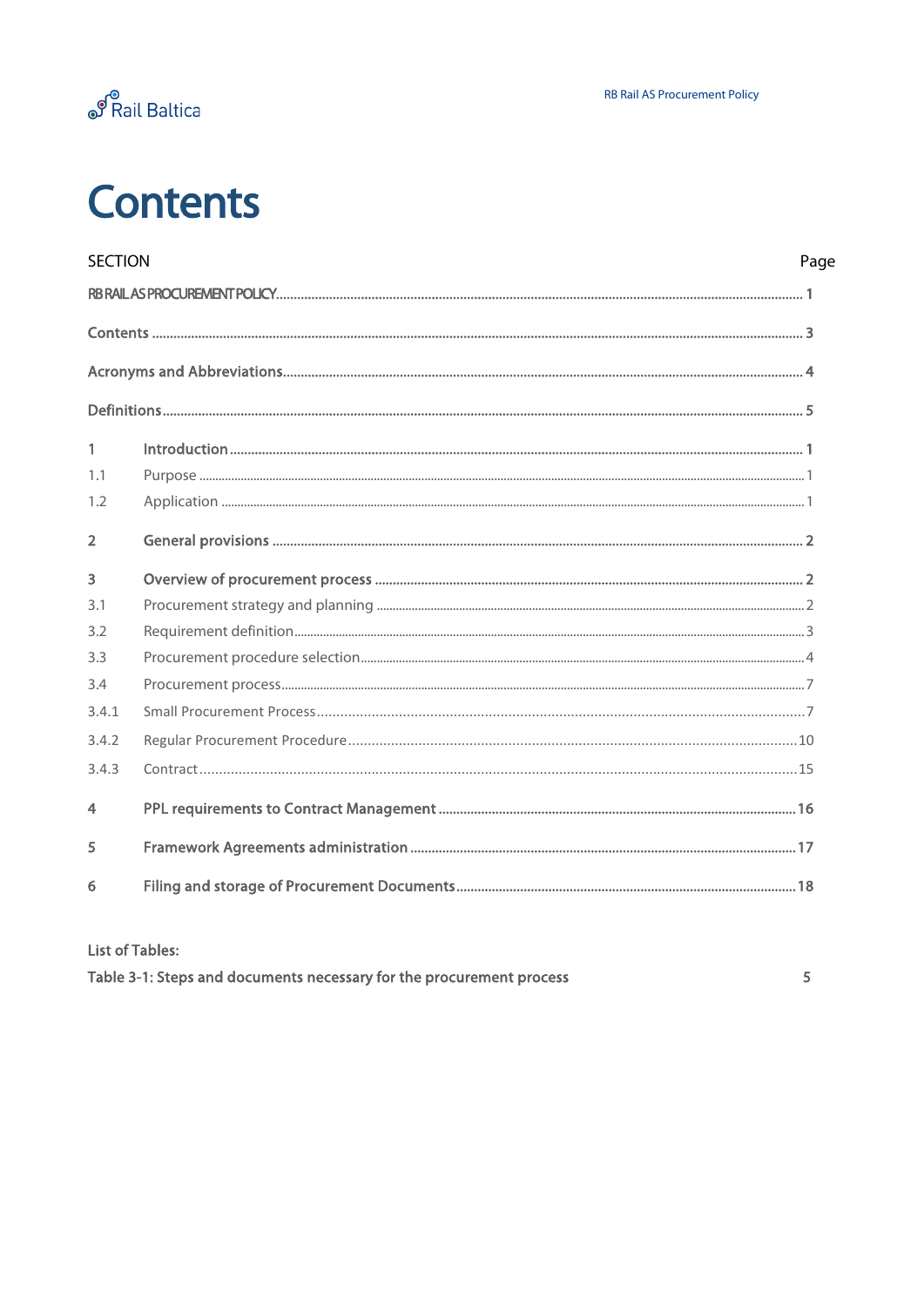

## <span id="page-4-0"></span>Acronyms and Abbreviations

A full list of acronyms and abbreviations can be found in the RBR Glossary of Terms and Abbreviations. The following acronyms and abbreviations are used throughout this document:

| <b>Abbreviation</b> | <b>Definition</b>                                                                                                                                                                                                                                                                  |
|---------------------|------------------------------------------------------------------------------------------------------------------------------------------------------------------------------------------------------------------------------------------------------------------------------------|
| <b>AOP</b>          | Application of procurement.                                                                                                                                                                                                                                                        |
| <b>AO</b>           | Assignment Order.                                                                                                                                                                                                                                                                  |
| <b>CPO</b>          | Chief Procurement Officer of RB Rail.                                                                                                                                                                                                                                              |
| <b>CPSG</b>         | The Common Procurement Standards and Guidelines for the Rail Baltica Project.                                                                                                                                                                                                      |
| DL.                 | Doclogix IT system.                                                                                                                                                                                                                                                                |
| <b>CPS</b>          | Centralised purchasing system (EIS for Latvia, CPO.LT for Lithuania, RTK for Estonia or other<br>CPS in case of availability).                                                                                                                                                     |
| HoD                 | Means (i) the head of the structural unit of RBR (Division, Branch, Department, Team) or (ii) a<br>person holding a specific position within RBR or Branch in accordance with the organizational<br>structure of RBR for which the relevant goods, services or works are procured. |
| <b>MB</b>           | The Management Board of RB Rail.                                                                                                                                                                                                                                                   |
| <b>PC</b>           | Procurement Commission, formed in accordance with the Policy, the CPSG and the PPL.                                                                                                                                                                                                |
| PO                  | Procurement Order by which, in accordance with the process and approvals established<br>according to the Policy and RRR, the MB establishes the PC and approves to proceed with a<br>particular procurement exercise.                                                              |
| PPL                 | Public Procurement Law of the Republic of Latvia.                                                                                                                                                                                                                                  |
| <b>PMP</b>          | Project Management Plan approved according to RBR Project Management Guidelines.                                                                                                                                                                                                   |
| <b>RB Rail</b>      | RB Rail AS, Reg. No 40103845025.                                                                                                                                                                                                                                                   |
| <b>RBR</b>          | RB Rail, including RB Rail AS Lithuanian Branch and RB Rail AS Estonian Branch and RB Rail AS<br>Latvian Branch.                                                                                                                                                                   |
| <b>RBR Employee</b> | Any Employee of RBR.                                                                                                                                                                                                                                                               |
| <b>RFQ</b>          | Request for Quotation.                                                                                                                                                                                                                                                             |
| <b>RRR</b>          | RBR Regulations on Representation Rights.                                                                                                                                                                                                                                          |
| <b>SB</b>           | The Supervisory Board of RB Rail.                                                                                                                                                                                                                                                  |
| <b>SPF</b>          | Small Procurement Form, to be used for the Small Procurement in DL.                                                                                                                                                                                                                |
| <b>VAT</b>          | Value added tax according to the applicable laws, applied at the prevailing rate.                                                                                                                                                                                                  |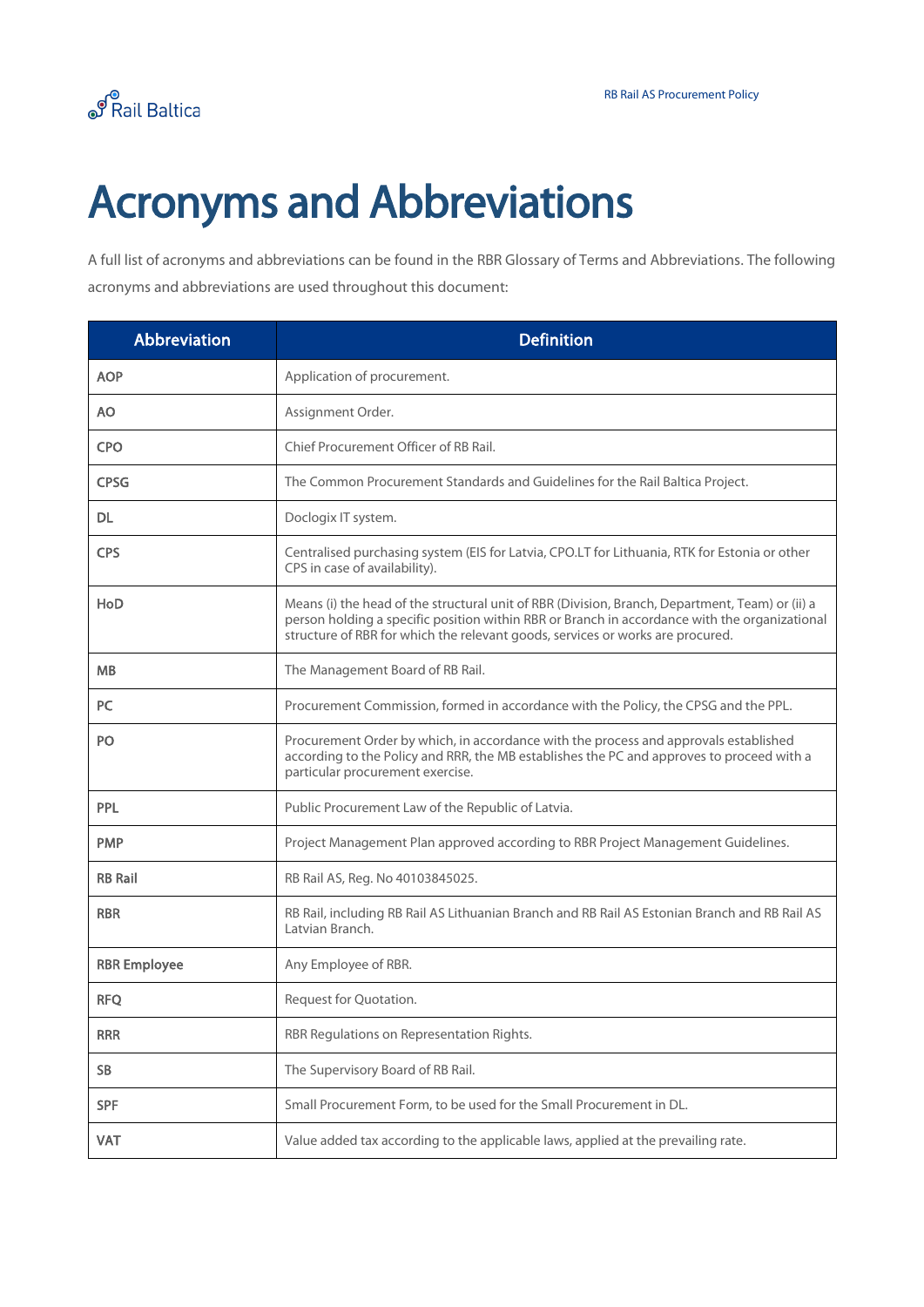

## <span id="page-5-0"></span>**Definitions**

A full list of terms can be found in RBR Glossary of Terms and Abbreviations. The following terms are used throughout this document:

| <b>Term</b>                               | <b>Definition</b>                                                                                                                                                                                                                                                                                                                                                   |
|-------------------------------------------|---------------------------------------------------------------------------------------------------------------------------------------------------------------------------------------------------------------------------------------------------------------------------------------------------------------------------------------------------------------------|
| <b>Annual Budget</b>                      | RBR annual budget planned to be used for the financial year.                                                                                                                                                                                                                                                                                                        |
| <b>Articles of Association</b>            | Articles of Association of RB Rail.                                                                                                                                                                                                                                                                                                                                 |
| <b>Assignment Order</b>                   | The form used in DL to document the assignments given to Suppliers under Framework<br>Agreements.                                                                                                                                                                                                                                                                   |
| Beneficiaries, each<br><b>Beneficiary</b> | The Ministry of Economic Affairs and Communications of the Republic of Estonia, Reg.<br>No 70003158, Ministry of Transport of the Republic of Latvia, Reg. No LV90000088687 and<br>Ministry of Transport and Communications of the Republic of Lithuania, Reg. No 188620589.                                                                                        |
| <b>Branch</b>                             | Any branch of RB Rail.                                                                                                                                                                                                                                                                                                                                              |
| <b>CEF Agreement</b>                      | Grant Agreement under the Connecting Europe Facility (CEF) -Transport Sector Agreement<br>signed by The Innovation and Networks Executive Agency (INEA), RB Rail and Beneficiaries.                                                                                                                                                                                 |
| <b>Competitive Process</b>                | Small Procurement performed with a price quotation, when RFQ is sent to at least three (3)<br>Suppliers.                                                                                                                                                                                                                                                            |
| Contract/Project<br>Manager               | RBR Employee (or outsourced service provider) in charge of successful fulfilment of a particular<br>Contract/Project as defined by the approved Project Management Plan (if plan is prepared) of the<br>Project.                                                                                                                                                    |
| <b>Contracting Scheme</b><br>Agreement    | Agreement on the Contracting Scheme for the Rail Baltic / Rail Baltica between RB Rail,<br>Beneficiaries, Shareholders, Estonian Technical Regulatory Authority, LTG Infra AB (substituted AB<br>"Lietuvos geležinkeliai" as of 8 December 2019), dated 30 September 2016.                                                                                          |
| Department                                | Department of RB Rail.                                                                                                                                                                                                                                                                                                                                              |
| <b>Eligibility Manager</b>                | Representative of the RB Rail Global Project Finance Department who inter alia checks eligibility<br>of expenses and description of scope for eligibility purposes in documents.                                                                                                                                                                                    |
| <b>Exception</b>                          | A case when national public procurement rules do not oblige to procure goods, services or works<br>in accordance with a regulated procedure.                                                                                                                                                                                                                        |
| <b>Framework Agreement</b>                | Agreement between RBR and one or several Suppliers the purpose of which is to establish and<br>characterise the procurement contracts to be concluded within a certain period of time and to<br>provide for the provisions according to which such contracts will be concluded (especially in<br>relation to the prices and, if necessary, the quantity envisaged). |
| <b>Interested Beneficiary</b>             | Beneficiary for the benefit of which the procurement exercise is organised by RBR.                                                                                                                                                                                                                                                                                  |
| <b>Market Research Report</b>             | The report, prepared on the basis of the market analysis, undertaken with the purpose to clarify<br>the potential participants of the planned procurement, price level of the goods, services or works<br>planned to be procured, also the possibility to acquire the needed technical parameters of the<br>product on the market.                                  |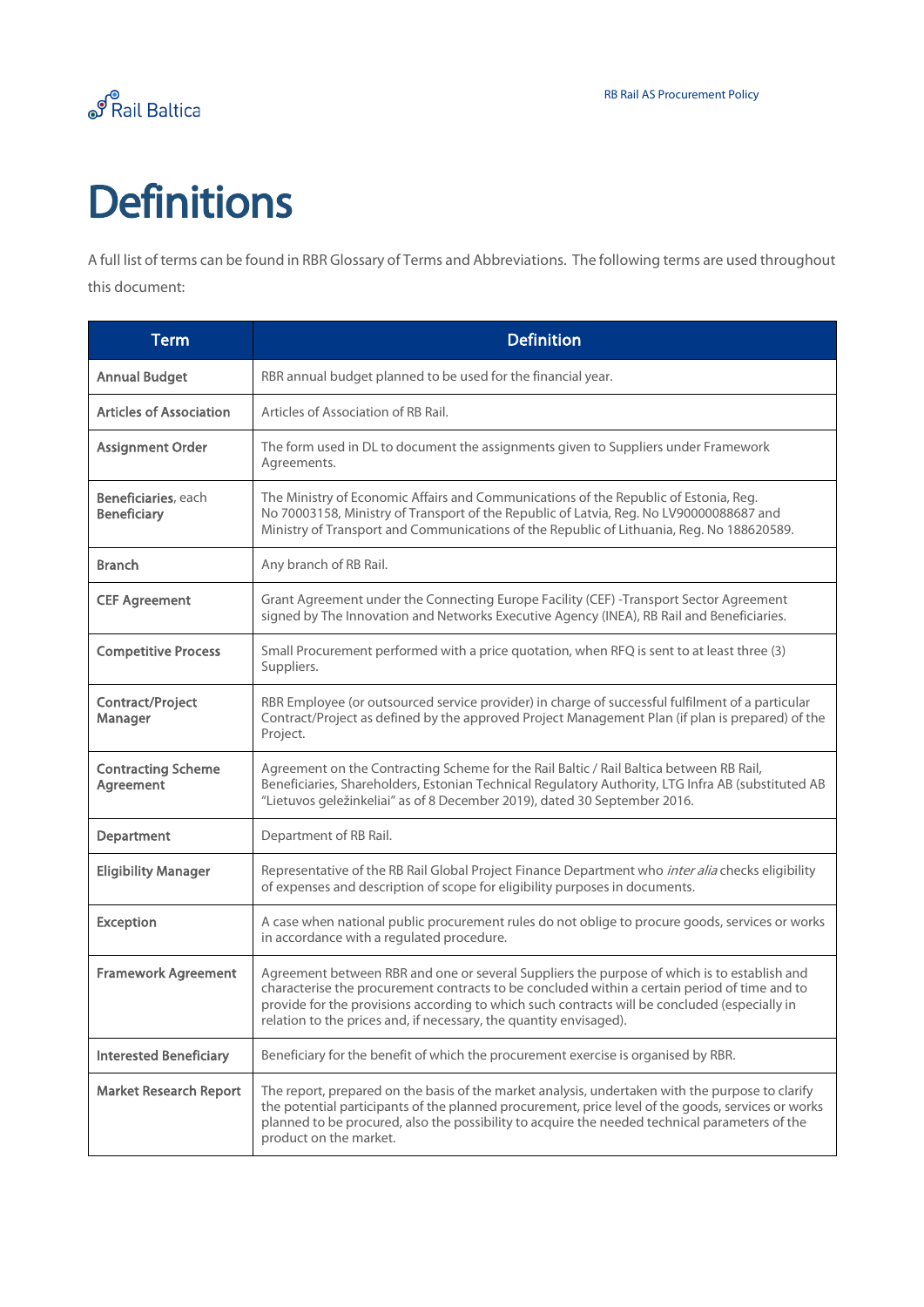



| <b>Nominee</b>                          | Beneficiary nominated expert(s) for participation in a committee of a procurement, organised by<br>RBR.                                                                                                                                                                                                                                                                                                                                                             |
|-----------------------------------------|---------------------------------------------------------------------------------------------------------------------------------------------------------------------------------------------------------------------------------------------------------------------------------------------------------------------------------------------------------------------------------------------------------------------------------------------------------------------|
| <b>Procurement Plan</b>                 | A list of goods, services and works planned to be procured for the calendar year, prepared and<br>approved by RBR.                                                                                                                                                                                                                                                                                                                                                  |
| Procurement<br><b>Documents</b>         | Package of the documents used in the procurement procedure, and indicating the scope and<br>conditions of the procurement, prepared in accordance with CPSG requirements.                                                                                                                                                                                                                                                                                           |
| Policy                                  | This RB Rail AS Procurement Policy.                                                                                                                                                                                                                                                                                                                                                                                                                                 |
| Project                                 | A temporary endeavour undertaken to create a unique product, service or result. It meets the<br>requirements for a Project defined in the scope section of Project Management Guidelines. It has<br>a beginning, end, and resources.                                                                                                                                                                                                                                |
| <b>Purchase Order</b>                   | A legal document a buyer sends to a supplier to authorize a Purchase or Small<br>Procurement/Framework Agreement direct award.                                                                                                                                                                                                                                                                                                                                      |
| Railway                                 | A new fast conventional double track electrified railway line according TSI INF P2-F1 criteria and<br>European standard gauge (1435mm) on the route from Tallinn through Pärnu-Riga-Panevėžys-<br>Kaunas to Lithuanian-Polish border, with the connection of Kaunas - Vilnius.                                                                                                                                                                                      |
| <b>Regular Procurement</b><br>Procedure | A procurement procedure organised by RB Rail, for which the planned value is equal to or<br>exceeds 10 000 EUR, excluding VAT, for goods and services and 20 000 EUR, excluding VAT, for<br>works.                                                                                                                                                                                                                                                                  |
| <b>Request for Quotation</b>            | The invitation to the Suppliers to submit the proposal in the Small Procurement                                                                                                                                                                                                                                                                                                                                                                                     |
| <b>Shareholders</b>                     | OÜ Rail Baltic Estonia, reg. No 12734109, Sabiedrība ar ierobežotu atbildību "EIROPAS DZELZCEĻA<br>LĪNIJAS", reg. No 40103836785 and UAB "Rail Baltica statyba" reg. No 303227458.                                                                                                                                                                                                                                                                                  |
| Shareholders'<br>Agreement              | Shareholders' Agreement relating to RB Rail among the Shareholders, concluded on 28 October<br>2014.                                                                                                                                                                                                                                                                                                                                                                |
| <b>Small Procurement</b>                | A procurement organised by RB Rail, for which the planned value is up to and including<br>9 999,99 EUR, excluding VAT, for services and goods and up to and including 19 999,99 EUR,<br>excluding VAT, for works and for procurement when national public procurement rules do not<br>oblige to procure goods, services or works in accordance with a regulated procedure.                                                                                          |
| Supplier                                | a natural or legal person, an association of such persons in any combination thereof, which offers<br>or has the capacity and capability to offer to perform works, supply goods (products) or provide<br>services on the requirements of the Rail Baltica Global Project accordingly                                                                                                                                                                               |
| <b>Technical Specification</b>          | A document which defines technical, quality and other requirements for the goods, services or<br>works to be procured.                                                                                                                                                                                                                                                                                                                                              |
| Value for Money or VfM                  | The value that is obtained from the most advantageous combination between the various criteria<br>(cost-related and non-cost related criteria (quality, capability, experience, sustainability, etc.)) that<br>together meet RBR's requirements to maximise the effectiveness and efficiency, providing the<br>most optimum solution for RBR and the Rail Baltica Global Project as an eventual outcome from<br>the completion of the intended procurement results. |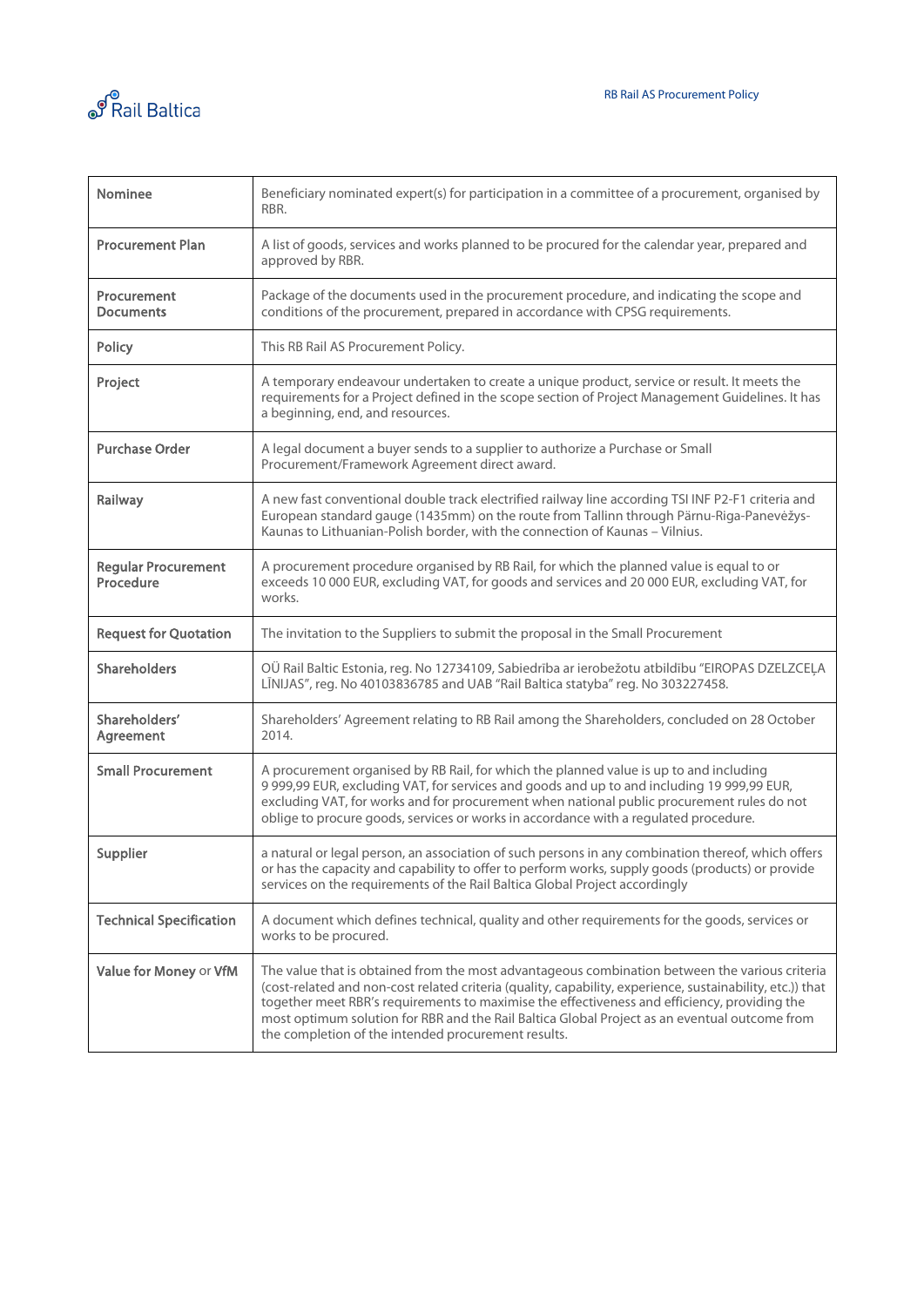## <span id="page-7-0"></span>1 Introduction

### <span id="page-7-1"></span>1.1 Purpose

This Policy sets the requirements and provides the necessary guidance on the rules that apply to RBR Employees who are involved in procurement activities. The purpose of this Policy is to ensure legality of procurement, observance of principles of equality, non-discrimination, mutual recognition, proportionality and transparency, as well as the division of responsibilities between the participants in public procurement process.

Adherence to the requirements set out in this Policy is mandatory for all RBR Employees.

This Policy will be updated from time to time to ensure relevance to RBR's activities and requirements, alignment with the latest applicable legislation, and to be up to date with best practices in the procurement field.

### <span id="page-7-2"></span>1.2 Application

This Policy is applied to all procurement procedures organised by RBR and irrespective of whether the result of the procurement may be used for ensuring day-to-day activities of RBR or for ensuring activities related to the design and/or construction of the Railway or other activities.

The Policy has been approved based on the Articles of Association, the CPSG and the applicable legislation of the Republic of Latvia.

In addition to the Policy, RBR shall follow the applicable laws and the Policy shall be read in conjunction with the Articles of Association, the Contracting Scheme Agreement, the CPSG and the Shareholders' Agreement.

Irrespective of the procedures specified in this Policy, the MB is responsible for ensuring the procurement or contract approvals from the SB, Shareholders or other institutions of RBR as per Articles of Association, Shareholders' Agreement and other documents applicable to RBR. The MB has the overall accountability regarding the proper application of this Policy.

The standard forms of the documents, mentioned in this Policy and related to procurement processes and/or procurement management (AOP, SPF, Market Research Report, Procurement Plan, Purchase Order, RFQ, process charts, etc.) are approved and changed if necessary, separately by the order of CPO, subject to prior alignment with the Head of Legal Department and the Eligibility Manager and added to DL.

All amounts mentioned in the Policy are exclusive of VAT, if not stated otherwise.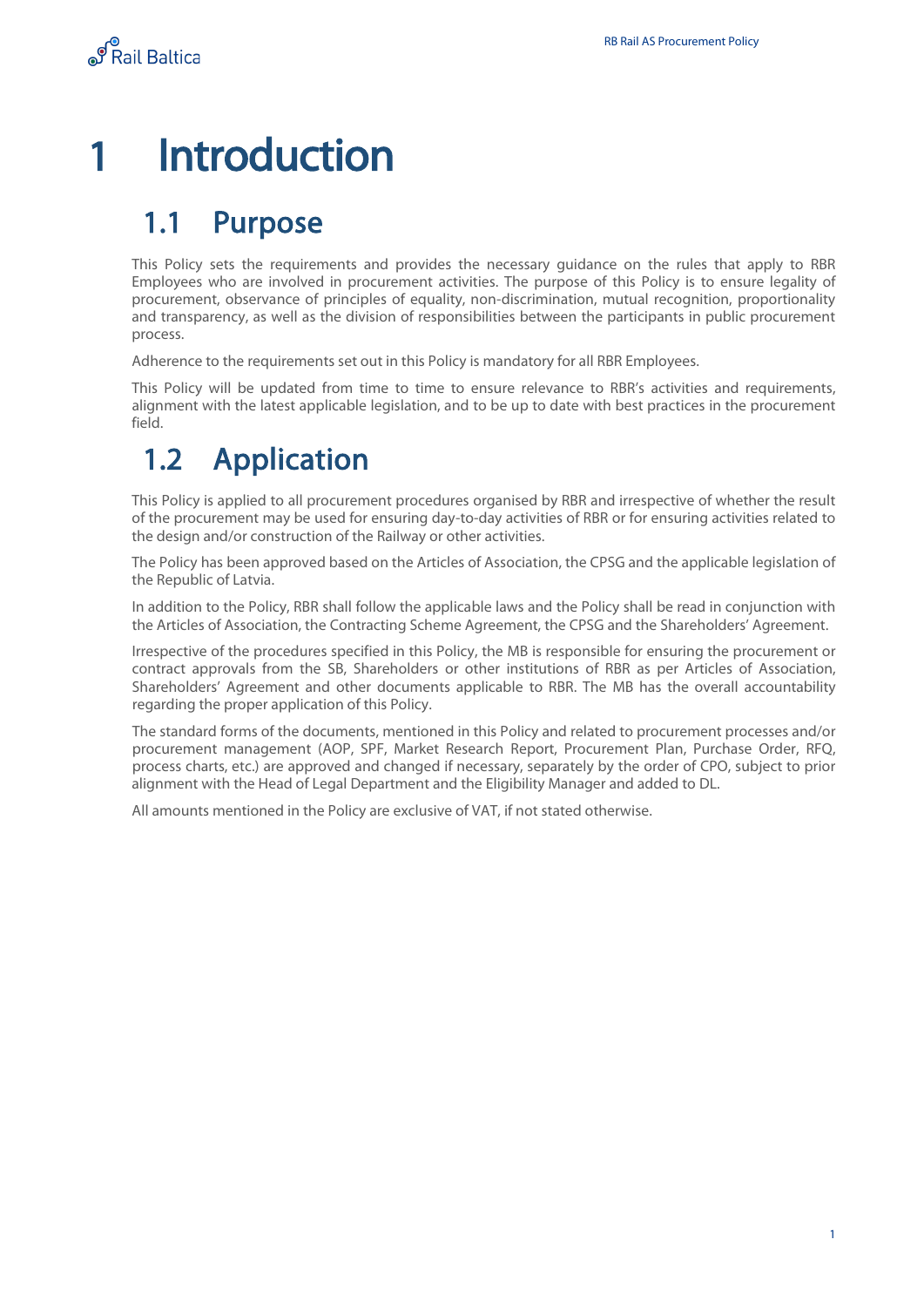## <span id="page-8-0"></span>2 General provisions

- 1. RBR is responsible for the design, construction and marketing (including branding) of the Railway and thus for selecting the Suppliers, concluding the respective contracts with the Suppliers and subsequently administrating the implementation of these contracts according to this Policy and directly applying PPL and other applicable laws, regulations, acts and documents.
- 2. The Small Procurements shall be conducted in accordance with the requirements set in this Policy.

## <span id="page-8-1"></span>3 Overview of procurement process

- 3. RBR procurement exercises follow the following steps in a typical procurement cycle:
	- 3.1. Procurement strategy and planning:
	- 3.2. Requirement definition;
	- 3.3. Procurement procedure selection;
	- 3.4. Procurement process.

### 3.1 Procurement strategy and planning

- <span id="page-8-2"></span>4. Procurement strategy and planning process includes the following (as may be relevant):
	- 4.1. Assessment of the needs;
	- 4.2. Indicative market review (including indicative cost estimation);
	- 4.3. Indication of the financing source, planned to be used for the contract;
	- 4.4. Indication of the main technical/qualitative requirements;
	- 4.5. Strategy for procurement splitting or consolidation.
- 5. The procurement planning process shall be compliant with the Activities Planning Process regulations of RBR.
- <span id="page-8-3"></span>6. All HoDs are responsible for collecting and consolidating all products, services and works that are foreseen to be procured by the respective structural unit of RBR during the following calendar year, required for day-to-day activities of RBR, for ensuring the specific tasks assigned to RBR for the respective financial year (including also procurements planned to be financed from CEF Agreements to be approved during next year, if there are such) and for execution of business operations as per the Articles of Association, Shareholders' Agreement and other documents applicable to RBR, and shall submit their estimated Procurement Plans for the following year by 10 November (in 10 days after Annual Budget approval) of the current year to the CPO either directly or via the respective planning engineer.
- 7. Based on the above mentioned information, received from HoDs, a Procurement Plan for RBR is developed by the Procurement Department. The Procurement Plan should capture all foreseen procurement exercises (including a list of planned purchases under Framework Agreements, as foreseen in Section 5 of this Procedure), for the next year, with the starting annual value from 10 000 EUR (inclusive) for services and goods, and from 20 000 EUR (inclusive) for works. CPO has the right, estimating the Procurement Department workload, to make reasonable changes in the Procurement Plans received from HoDs.
- 8. The template and format of the Procurement Plan is approved by the separate CPO order. In case the Procurement Plan format has to be changed, the CPO has the right to provide the updated template. If the CPO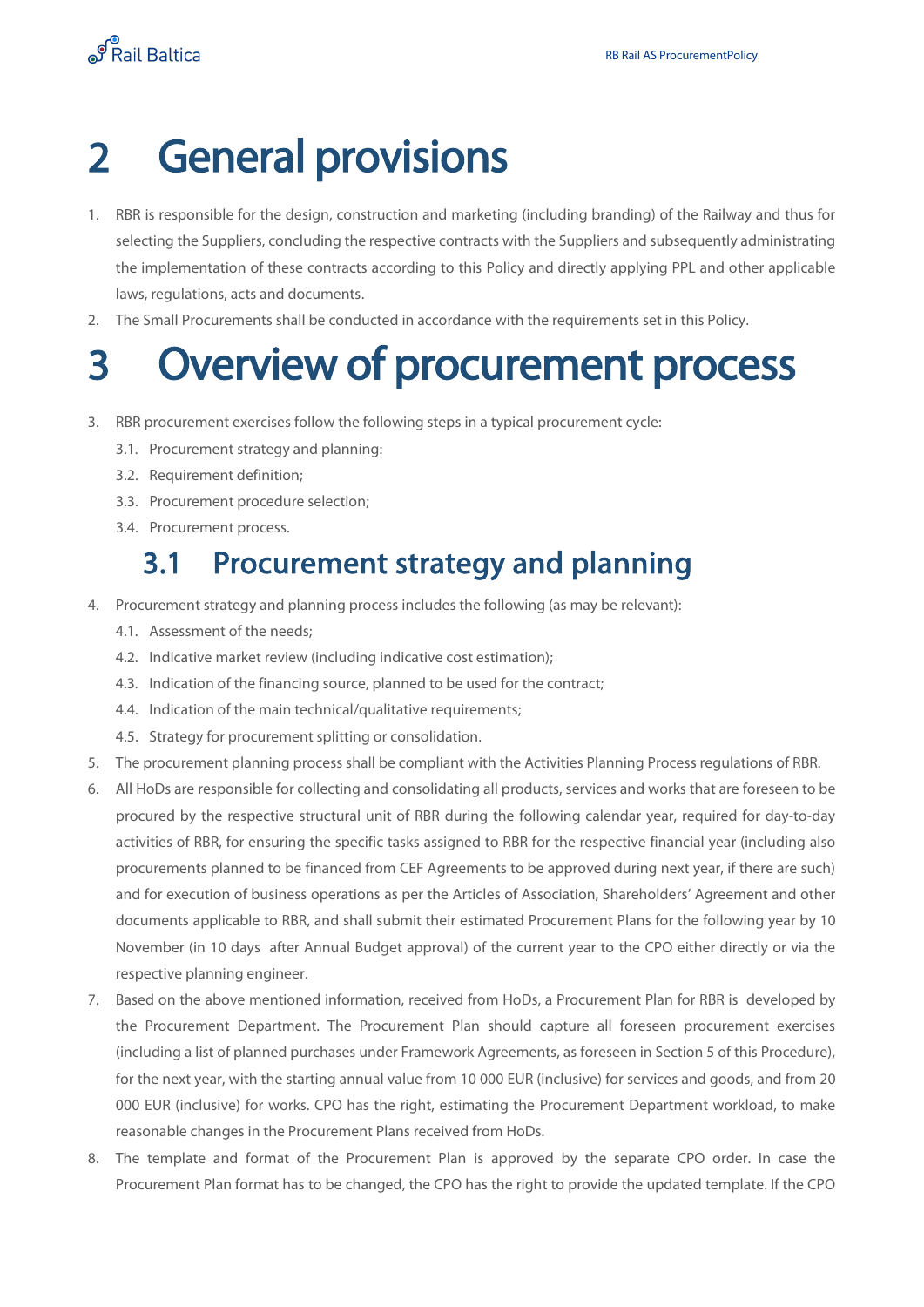

has not provided the template at least one (1) month in advance of the deadline stated in Clause [6](#page-8-3) above, the HoDs shall apply the format as indicated in the order of CPO.

- 9. The Procurement Plan shall become effective upon approval by the MB, but not later than 30 November (in 30 days after Annual Budget approval) and should be made available to all Employees of RBR.
- 10. The HoDs will provide the updated requirements for Procurement Plan by informing the CPO and the respective planning engineer. Procurement Plan updates shall become effective upon approval by the MB.
- 11. Procurement exercises that are not in the approved Procurement Plan and/or have not been foreseen and where the need for procurement arises, shall be considered approved into the Procurement Plan following the approval of the AOP and PO and shall be incorporated in the Procurement Plan by next revision of it. The CPO or the MB may request additional review and/or approval if they deem it necessary.

### <span id="page-9-0"></span>3.2 Requirement definition

- 12. Requirement definition includes the following (as may be relevant):
	- 12.1. Definition of the main technical/qualitative requirements;
	- 12.2. Definition of the financing source to be used for financing of the contract;
	- 12.3. Packaging of requirements.
- 13. Requirement definition is the first step in the implementation of a procurement process, and an integrated step in its planning.
- 14. The Contract/Project Manager defines the following draft requirements for procurement:
	- 14.1. valuates whether procurement is required to be undertaken in order to achieve the goals of the Rail Baltica Global Project and whether RBR has the required resource to undertake the activities in-house;
	- 14.2. consults Eligibility Manager and defines the financing source to be used for the financing of the contract;
	- 14.3. if procurement is required to be undertaken, evaluates the usefulness and efficiency of the procurement exercise in light of the required needs of the Rail Baltica Global Project and RBR, consulting with the RBR Procurement Department on the most appropriate approach to be taken, whereby the procurement is regarded as useful and efficient, if:
		- 14.3.1. it conforms with the goals and interests of RBR;
		- 14.3.2. it allows for the best VfM to be achieved, taking into account Project risks and possible mitigation measures that can be applied throughout the procurement phase;
		- 14.3.3. it is the best identified option for obtaining goods, works, services for the Rail Baltica Global Project.
- 15. If usefulness and efficiency of the particular procurement exercise is proven, the Contract/Project Manager:
	- 15.1. defines the substantial draft requirements for the planned procurement procedure, i.e., subject matter, general technical requirements, draft proposals for any specific selection criteria for Suppliers in light of the subject matter, amount of required goods and/or services, and/or planned works, timing and other substantial information;
	- 15.2. undertakes the relevant market research, analyses the available information on possible Suppliers of goods and/or service providers, i.e., research via web pages, research of available experts' opinions, phone calls to possible Suppliers etc. before the completion and submission of the AOP for approval. Market research data (the form for Market Research Report is approved by a separate CPO order) must be provided to the Procurement Department together with the AOP (Market Research Report is not requested for procurement exercises with a value lower than 42 000 EUR for services and goods and 170 000 EUR for works, also not requested for SPF and CPS procurement exercises, also in other exceptional cases where single quotation is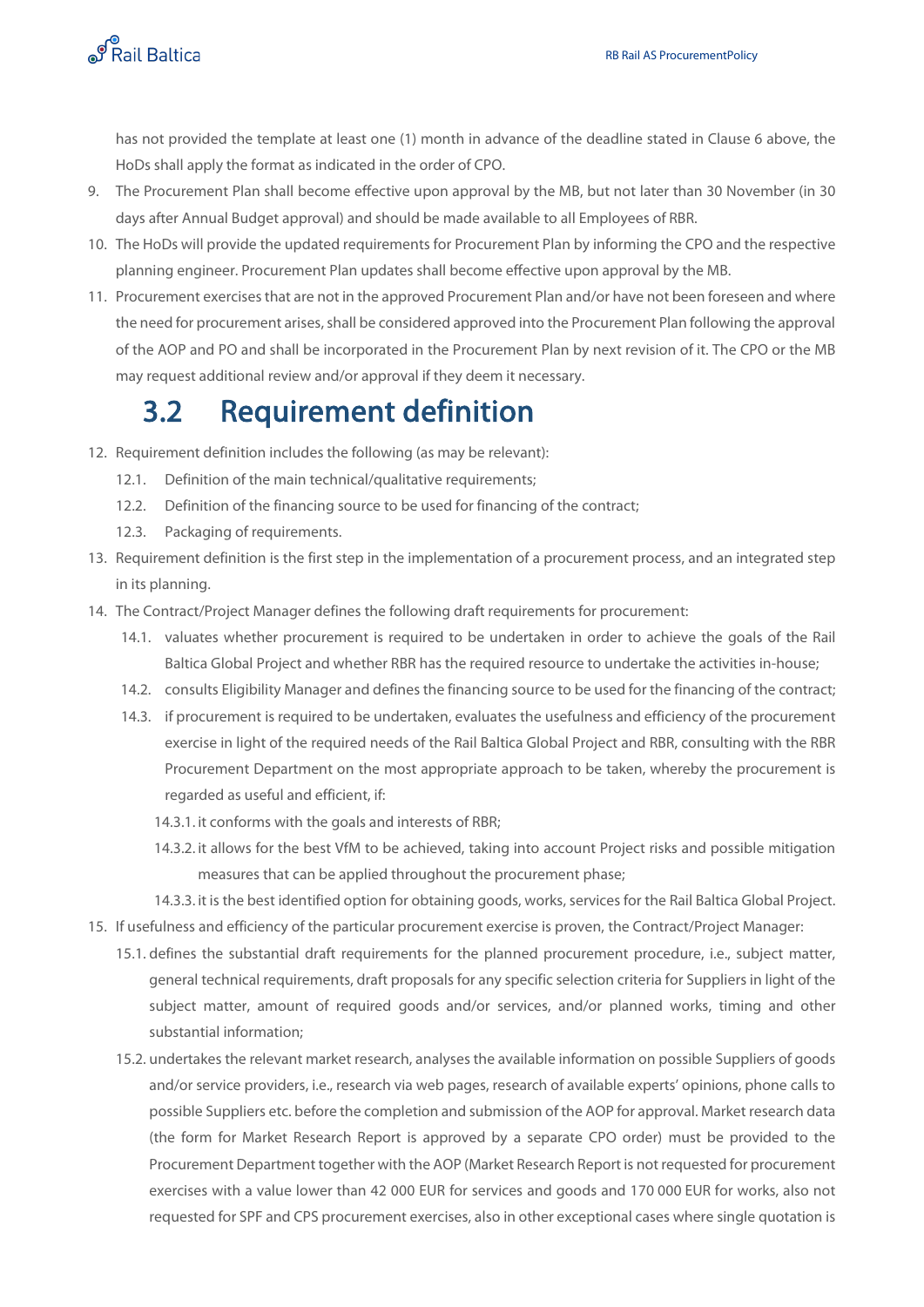

allowed according to applicable legislation). If the market information is available via other means or internally within RBR without the need to undertake a separate market research, this information shall be provided in the Market Research Report accordingly.

16. To the extent possible and practicable, negotiations shall be applied to maximise the value for the Project and to ensure the most optimum use of public funds. The extent of negotiations shall be as per the applicable procurement legislation. Due consideration to this approach shall be provided in the selection of the most applicable procurement procedure.

### 3.3 Procurement procedure selection

- <span id="page-10-0"></span>17. Procurement procedure shall be selected taking into account principles mentioned in this Section of the Policy.
- 18. Procurement procedures of RBR are divided as follows:
	- 18.1. Small Procurement and Exceptions;
	- 18.2. CPS procurement;
	- 18.3. Regular Procurement.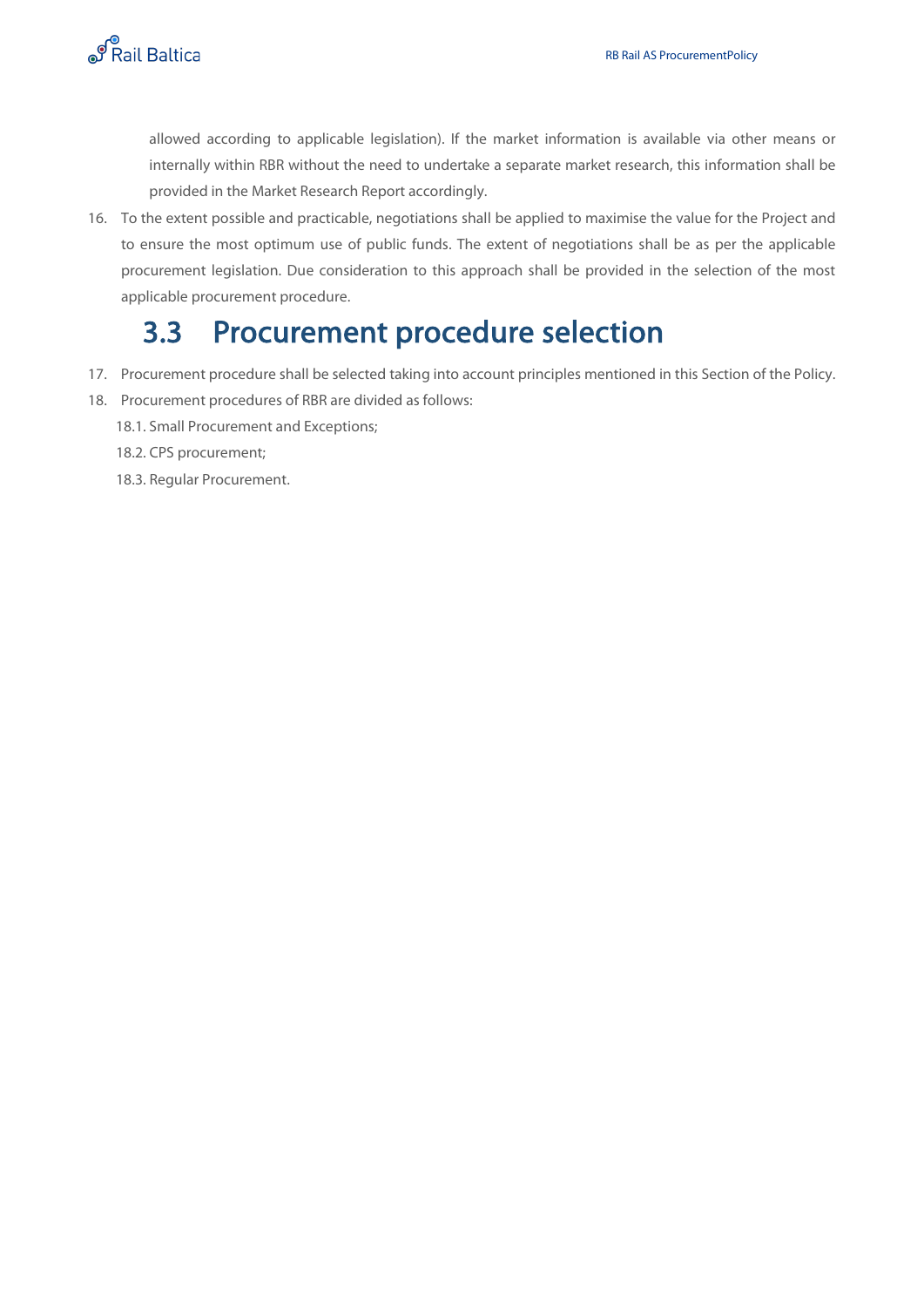

19. The following steps and documents are necessary for the procurement process, inter alia:

| <b>Procurement</b><br>process                                            | Small Procurement and Exceptions (Health, social and<br>related services, training and others) in accordance with<br><b>PPL Sections 3 and 10</b>                                                                                                                           | <b>CPS</b><br>procurement                           | <b>Regular Procurement in</b><br>accordance with Section 9<br>or Section 10 of PPL                                                           | <b>Regular Procurement***</b>                                                                                                           |
|--------------------------------------------------------------------------|-----------------------------------------------------------------------------------------------------------------------------------------------------------------------------------------------------------------------------------------------------------------------------|-----------------------------------------------------|----------------------------------------------------------------------------------------------------------------------------------------------|-----------------------------------------------------------------------------------------------------------------------------------------|
| <b>Steps and</b><br>documents                                            | Up to and including 9 999,99 EUR for goods and services, 19<br>999,99 EUR for works;<br>up to and including 749 999,99 EUR for Exceptions in accordance with<br>PPL Article 10:                                                                                             | No threshold                                        | Procurements between 10 000<br>EUR and 41 999,99 EUR (for<br>goods and services) and<br>between 20,000 EUR and 169<br>999,99 EUR (for works) | Procurements equal to or greater<br>than 42 000 EUR (for goods and<br>services) and equal to or greater<br>than 170 000 EUR (for works) |
|                                                                          | no threshold for Exceptions in accordance with PPL Section 3 (in some<br>cases special procurement rules can apply)                                                                                                                                                         |                                                     |                                                                                                                                              |                                                                                                                                         |
| Budget allocation must be in<br>place before proceeding with<br>purchase | YES*                                                                                                                                                                                                                                                                        | YES*                                                | YES*                                                                                                                                         | YES*                                                                                                                                    |
| <b>Expenditure approval of</b><br><b>Finance Controller required</b>     | <b>YES</b>                                                                                                                                                                                                                                                                  | <b>YES</b>                                          | <b>YES</b>                                                                                                                                   | <b>YES</b>                                                                                                                              |
| <b>Procurement procedure</b>                                             | Purchases up to 499,99 EUR and Exceptions<br>A single quotation is sufficient. Responsibility of VfM shall rest upon<br>the requester.<br><b>Purchases from 500 EUR</b><br>RFQ process must be organized according to requirements of the<br>Clause 31 of this Policy.      | Procurement<br>procedure in<br><b>CPS catalogue</b> | procedure in<br>Procurement<br>accordance<br>with<br>requirements of Sections 9<br>and/or 10 of PPL                                          | Regular<br>Procurement<br>Procedure according to the PPL                                                                                |
| AOP and PO / or SPF                                                      | SPF or Exception approved in accordance with the RRR                                                                                                                                                                                                                        | EIS process in<br>DI                                | AOP and PO                                                                                                                                   | AOP and PO                                                                                                                              |
| <b>Written Contract</b>                                                  | YES / signed in accordance with RRR. (In cases where written contract<br>can not be signed, it should be aligned with Legal Department in<br>advance).<br>Not mandatory for single purchase up to 500 EUR (but Purchase Order,<br>Acceptance Deed and Invoice is mandatory) | Contract in CPS                                     | YES / signed in accordance with<br><b>RRR</b>                                                                                                | YES / signed in accordance with<br><b>RRR</b>                                                                                           |
| Relevant<br>backing<br>documentation filed                               | <b>YES</b>                                                                                                                                                                                                                                                                  | <b>YES</b>                                          | YFS**                                                                                                                                        | YFS**                                                                                                                                   |

Table 3-1. Steps and documents necessary for the procurement process.

\* If Budget for the amount to be procured is not in place, there must be a clear plan on how to obtain the financing, that is aligned with the Finance Department and Eligibility Manager of RBR and the decision to increase the Budget was approved by MB

\*\* The document list that has to be prepared for the *Regular Procurement Procedure* carried about (indicative, can change according to the specifics of the procedure chosen):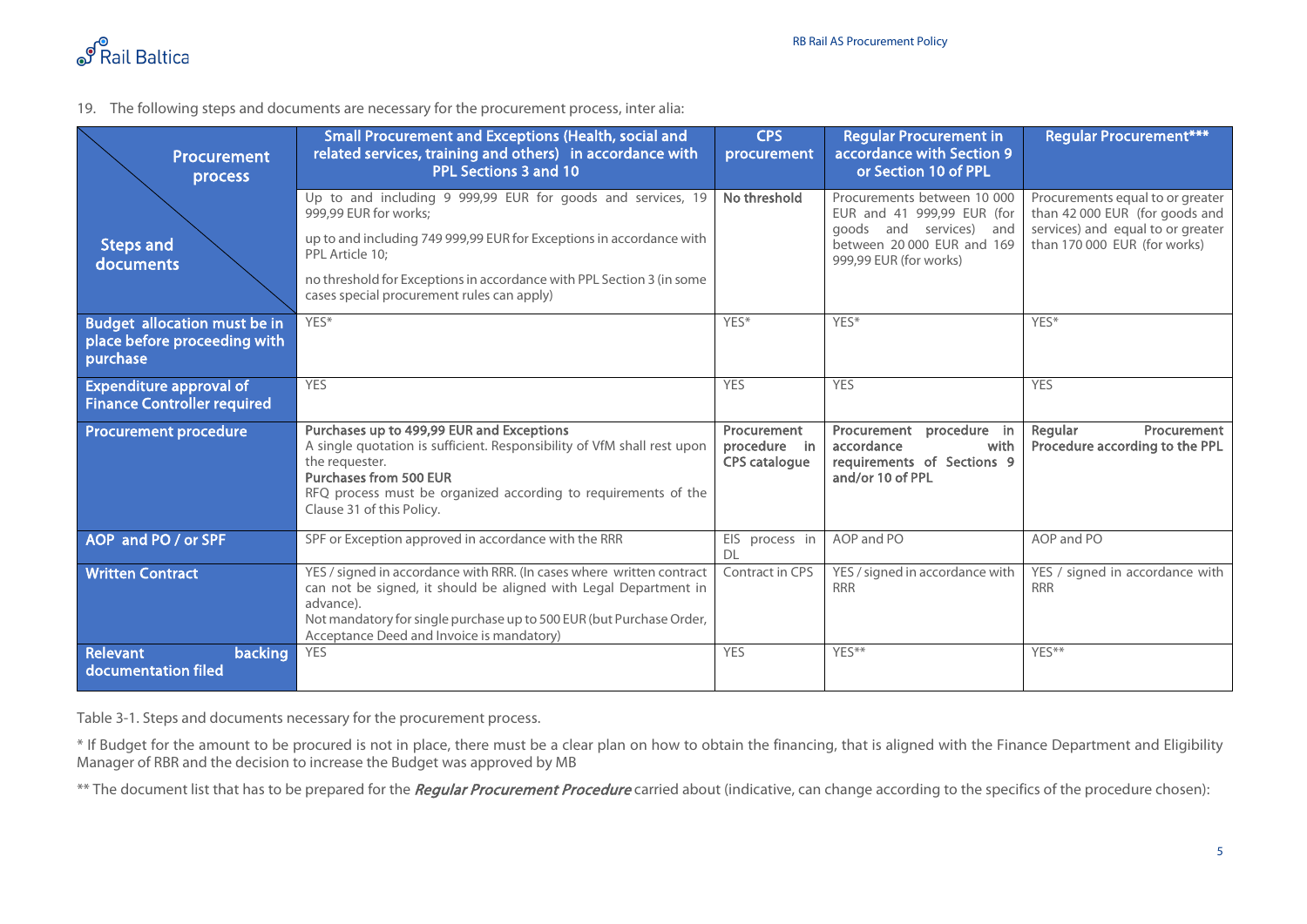

PC Decision on Procurement Documents approval; CPSG Deviations approval (where relevant); PC Decision on Qualification; PC Decision on proposal compliance; PC Decision on exclusion grounds; PC Decision on final results; Memorandum to MB on results (if necessary); MB approval (if necessary);

SB approval (if necessary).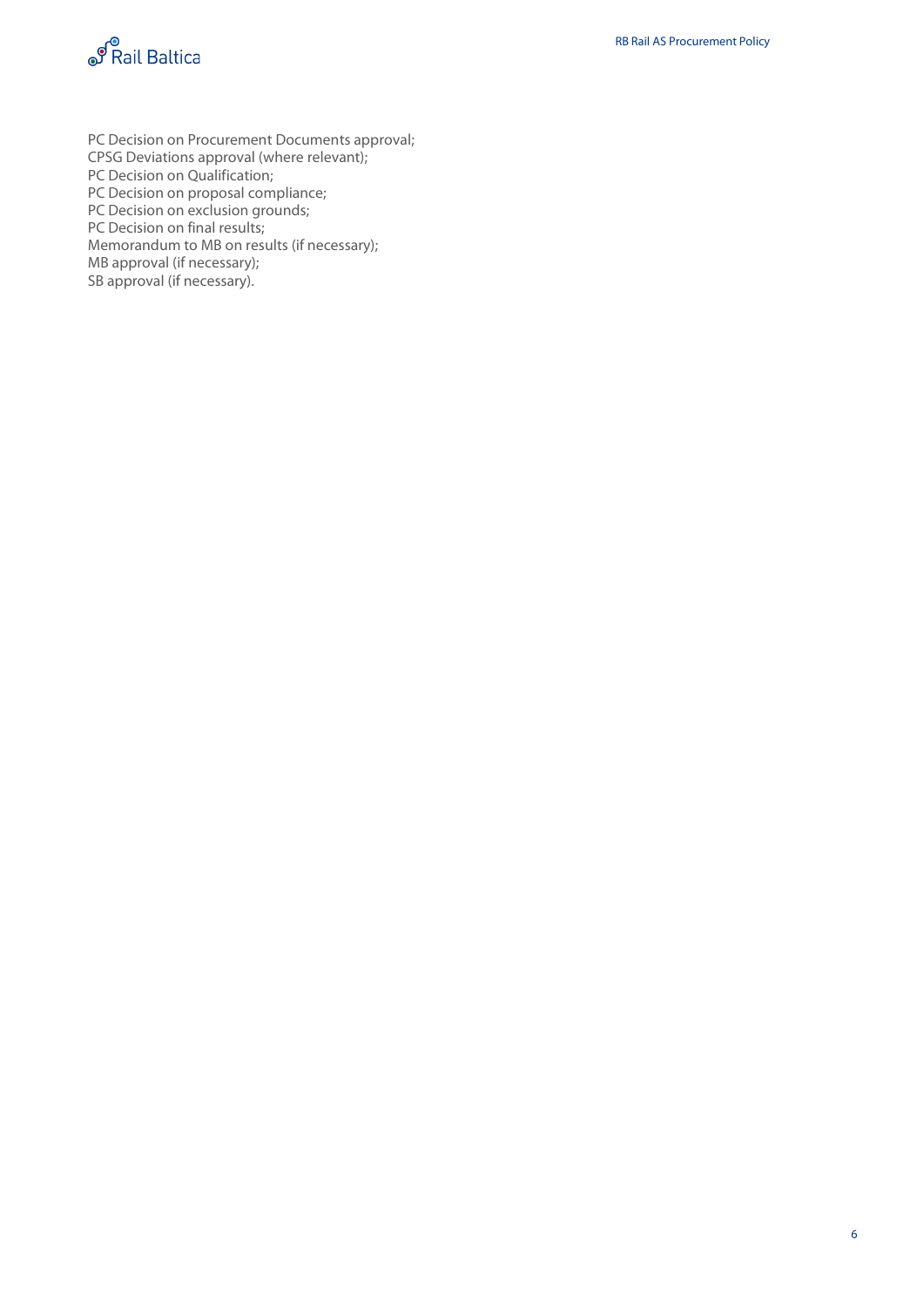20. If the services are provided in the Republic of Estonia or Lithuania only, RB Rail can conclude the contracts with the providers of such services through its Branch offices in the Republic of Estonia or Lithuania and they can be concluded applying SPF or national CPS up to the values of Small Procurements (up to and including 9 999,99 EUR for goods and services, 19 999,99 EUR for works).

### <span id="page-13-0"></span>3.4 Procurement process

- 21. Procurement process includes the following (as may be relevant):
	- 21.1. Clarifications, site visits and "open days";
	- 21.2. Announcement of the procurement;
	- 21.3. Qualification and Evaluation;
	- 21.4. Negotiations;
	- 21.5. Award of contract rights;
	- 21.6. After tender feedback (collection of Suppliers feedback and offering individual after-tender consultations);
	- 21.7. Contracting;
	- 21.8. Handover into contract implementation.
- 22. For Small Procurement and for CPS procurement Contract/Project Manager is responsible for conducting the relevant Small or CPS procurement.
- 23. For procurements with an estimated contract value equal to or more than 10 000 EUR (for goods and services) and equal to or more than 20 000 EUR (for works) the Procurement Department is responsible for the organisation of the procurement process and the PC is responsible for conducting the relevant procurement exercise in accordance with Section 3.4.2. of this Policy.

#### <span id="page-13-1"></span>3.4.1 Small Procurement Process

- 24. When the expected procurement value is less than 10 000 EUR (for goods and services) and less than 20 000 EUR (for works) or when the procurement comes under an Exception, the procurement is free from part of the regulations and timescales foreseen in PPL. However, public procurement principles still apply. The principles of transparency, fair treatment and proportionality are key requirements.
- 25. If the planned procurement corresponds to the characteristics of the Small Procurement, Contract/Project Manager shall carry out the relevant Small Procurement.
- 26. If, during the financial year, there are already previous Small Procurements completed and regardless of the value of the particular requirement, the combined spend value for the same CPV category is equal to or exceeds 10 000 EUR for goods and services or is equal to or exceeds 20 000 EUR for works, then the Small Procurement cannot be undertaken and the requirements in question have to be reverted to a Regular Procurement Procedure. The control of the procurement values for the categories is implemented by Procurement Department representatives as foreseen by RRR.
- 27. Even if the estimated contract value of a procurement corresponds to the characteristics of the Small Procurement but it is considered it may be worth completing a Regular Procurement Procedure, it can be done so. The Contract/Project Manager should consult the Procurement Department representatives as foreseen by RRR (or referred to by CPO) in advance before taking such decision.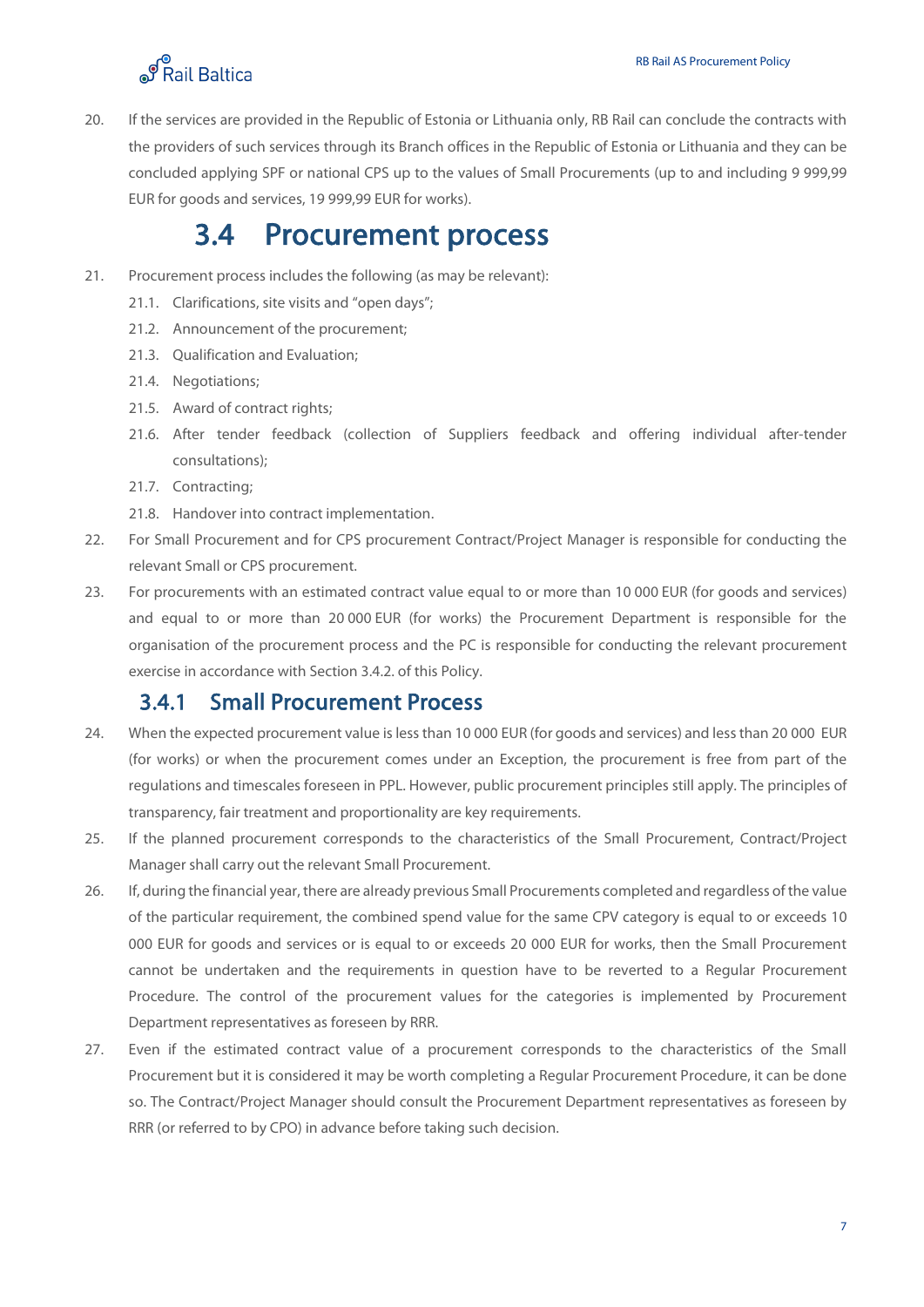

- 28. RFQ is used in Small Procurements to invite the Suppliers to participate in the procurement and get the proposals. The link to General Conditions of the Contracts for Small procurements should be added while sending RFQ to the Suppliers, except cases they are not applicable according to this Policy.
- 29. For documenting every Small Procurement SPF shall be filled in DL and it shall be approved as foreseen by RRR.
- 30. There are 2 types of Small Procurement applied in RBR: Competitive Process and Awarding a contract without Competitive Process.

#### 3.4.1.1 Competitive Process

- 31. The Small Procurement is performed with a price quotation, the results of which are documented in writing (by submitting the SPF in DL). The RFQ is sent to potential Suppliers in a Competitive Process. The aim should be to obtain at least three (3) responses. Whilst it is recognised that RBR may not receive all the intended responses, if there is a likelihood of not receiving at least three (3) responses, the Contract/Project Manager shall apply reasonable efforts to send the RFQ to more than three (3) Suppliers. In case there's no possibility to receive three (3) responses, the Contract/Project Manager shall provide the justification in the SPF form, stating the reasons for the mentioned situation.
- 32. The RFQ shall contain:
	- 32.1. any substantial requirements for the planned procurement, so that the Suppliers can evaluate the value properly (including any payment and delivery terms anticipated);
	- 32.2. a clear reference to the RBR Code of Conduct for Suppliers;
	- 32.3. a clear reference to the application of the Supplier declaration as per the CPSG;
	- 32.4. indication on evaluation criteria (price, delivery term, qualification, etc).
	- 33. The proper way of conducting RFQ and documenting the Small Procurement is ascertained by choosing any of the following methods:
	- 33.1. written communication (either via letters or email communication) to potential Suppliers;
	- 33.2. research in available websites, where the value of similar services and/or goods is identified;
	- 33.3. booklets, brochures and other catalogues, where the value of similar services and/or goods is identified;
	- 33.4. research for information on similar services and/or goods purchased by at least three other companies (or Contracting authorities) where information on such purchases can be obtained in public databases for tenders.
- 34. The results of the RFQ must be available in DL (attached to SPF), together with other documented supporting information, collected based on the methods indicated above and chosen by the Contract/Project Manager.
- 35. Unsuccessful Suppliers shall be informed of the outcome of procurement process at the same time as notifying the successful Supplier. In case no acceptable quotations are received from any Suppliers that are below 10 000 EUR for goods and services or below 20 000 EUR for works, the Small Procurement process must be terminated.
- 36. Once the RFQ has been performed and estimated contract value has been established, the Finance Controller shall be requested to verify whether the estimated contract value is within the funds available in the Annual Budget.
- 37. The approval of the Finance Controller shall be required for the expenditure in DL, in case of a successful outcome of the procurement exercise.
- 38. In case the estimated contract value exceeds the amount of funding available and foreseen for the contract, the process of requesting additional funding or revision of the scope for the required goods, works or services shall be performed by the respective Contract/Project Manager, aligned with Finance Controller and approved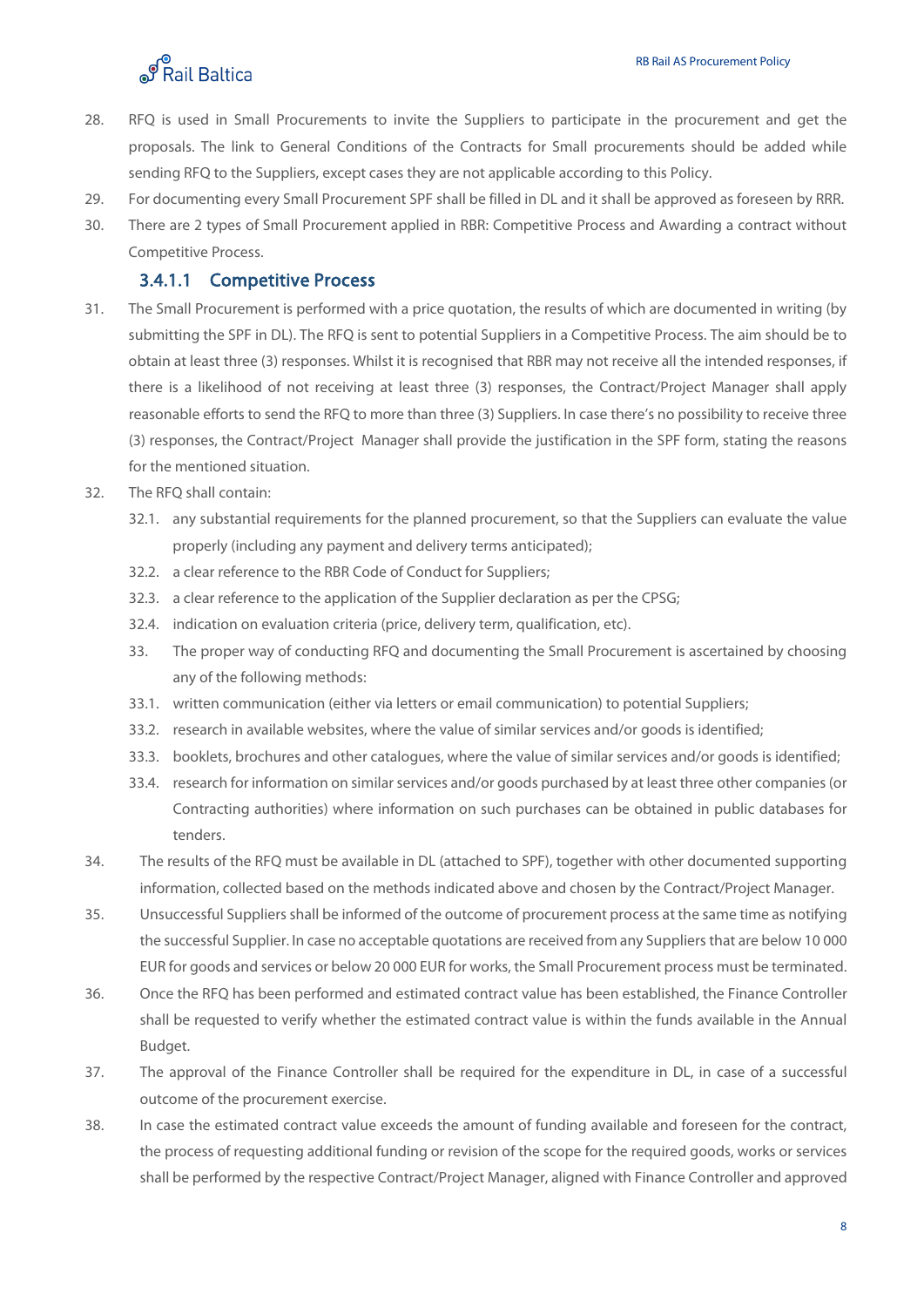by the MB decision. Under no circumstances may a commitment be made to successful Supplier in the absence of a sufficient funding sanctioned by the Finance Division.

#### 3.4.1.2 Awarding a contract without Competitive Process

39. Awarding a contract below the threshold of 10 000 EUR (for goods and services) and below 20 000 EUR (for works) or a contract for the Exception without the use of a Competitive Process should be considered only in the following instances:

- 39.1. Where the value of the purchase is below 500 EUR;
- 39.2. Where only a proprietary product/services will meet requirements, such as parts or components for equipment;
- 39.3. Where an agent, licensee or franchise holder has sole rights to supply a service or goods;
- 39.4. Where there is only one suitable qualified specialist in the relevant field;
- 39.5. Where a particular service provider possesses a special advantage due, for example, to earlier research exclusively carried out in a particular area, or has exclusive data or information required performing a particular task. In such circumstances, it must be demonstrably clear that another service provider could not perform a contract more economically;
- 39.6. Where due to the urgency Competitive Process cannot be undertaken in the time available. What constitutes urgency cannot be specified definitively. Factors giving rise to urgency must be serious, unforeseeable and, except in the most exceptional circumstances (for instance a matter of urgent public safety or the like) not due to the action or inaction on the part of RBR. The reasons for urgency must be indicated in the SPF;
- 39.7. Participation in training course and/ or conferences for education purposes;
- 39.8. Other circumstances where it can be reasonably evidenced or proven that such purchases are usually conducted without Competitive Process.

#### 3.4.1.3 Contract preparation, signature and administration for Small Procurement

- 40. Separate written contract is mandatory for Small Procurements but in cases it cannot be signed, it may be concluded based on a written offer, dully signed by the authorised representative from the successful Supplier (for the single purchase contracts up 500 EUR, in other cases – with Legal Department prior alignment). In any case there must be reproducible evidence put on record of confirmation of the successful Supplier and for requesting the transaction to be undertaken by the respective Supplier and for the provision by Contract/Project Manager to the Finance Department for payment as foreseen in RRR.
- 41. Following SPF pre-alignment with the Finance Controller and Eligibility Manager, the Contract/Project Manager shall contact the Legal Department respectively, providing reasonable advance notification (no less as ten (10) working days, shorter term should be aligned with Legal Department on case by case bases), of the upcoming requirements and requests Legal Department to draft a contract, in case no standard form of contract is available or suitable for the particular requirements.
- 42. Legal Department and Eligibility Manager shall review and approve the final draft contract.
- 43. If, for any reason, it is necessary to accept the contract of a Supplier, the Contract/Project Manager shall seek advice and approval from the Legal Department before making any commitments to the Supplier regarding acceptability of their conditions.
- 44. The Contract/Project Manager shall, depending on the value of the contract, obtain needed approvals to award the contract to the selected Supplier and organize contract signing, as described in RRR.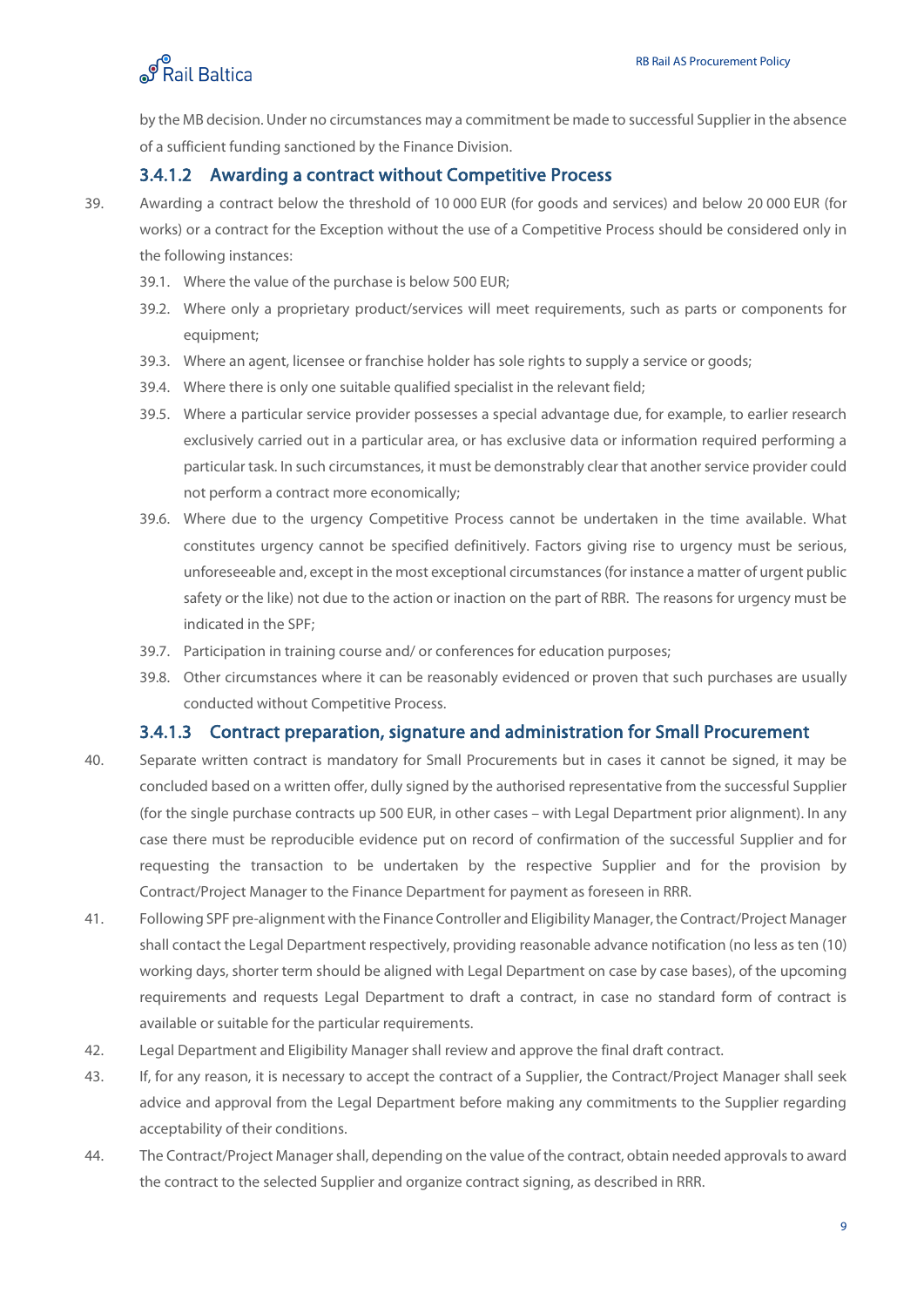- 45. The administration of the agreements and Framework Agreements concluded under SPF shall remain with the Contract/Project Manager.
- 46. For the administration of such agreements the following principles shall be applied:
- 46.1. Maximum threshold for these agreements must be 9999.99 EUR for supplies and services or 19999.99 EUR for works and cannot be exceeded. In case the value of the agreement or Framework Agreement is less than the max indicated, the Framework Agreement value must be followed.
- 46.2. The Assignment Order in DL must be filled in for the orders planned to be given to the Supplier under SPF Framework Agreement. In case payment for the services/ goods or works is on monthly basis, the Assignment Order must be filled in for the longer period planned (3-6 months and monthly invoices provided for such Assignment Orders).
- 47. SPF Framework Agreement amendments shall include Procurement Department and Legal Department approval in DL.
- 48. Amended SPF Framework Agreement amounts shall be made part of the SPF category value calculation.

#### 3.4.1.4 CPS procurement

- 49. The goods/services that can be acquired using CPS procurement, should be purchased using this system. The procurements carried out in CPS are considered to be procurements of international value. The procurement in CPS must be carried out according to instructions and requirements established in the system and by designated persons.
- 50. In RBR, CPS procurements are approved and documented as foreseen in the RRR and this Policy, designation of the responsibilities to use the system is established under separate Power of attorneys. Administration in CPS is performed by Procurement Department responsible employees.

### <span id="page-16-0"></span>3.4.2 Regular Procurement Procedure

#### 3.4.2.1 Budget approval

- 51. The Contract/Project Manager shall perform an estimation of costs based on market research results. Once an estimation of costs has been performed and estimated contract value has been established the Finance Controller shall be requested to verify the estimated contract value with the funds available and approve the expenditure in case of a successful outcome of the procurement exercise. The Finance Controller approves availability of funds by endorsing the AOP.
- 52. In case the estimated contract value exceeds the amount of funding available for the particular procurement exercise, the process of requesting additional funding or revision of the required goods, works or services shall be performed by the Contract/Project Manager. The decision to reallocate and increase funding must be aligned with Finance Controller and approved by the MB decision.
- 53. Under no circumstances must a commitment be made to initiate any procurement process in the absence of a sufficient funding sanctioned by the Finance Controller. If funding for the amount to be procured is not in place, in whole or in part, there must be a clear plan on how to obtain the financing, that is aligned with the Finance Controller and Eligibility Manager of RBR.
- 54. If goods, works or services will be procured in the name of and for the benefit of the Beneficiary and the respective Beneficiary will be making the respective payments, the respective Beneficiary shall be requested to verify the estimated contract value with the funds available.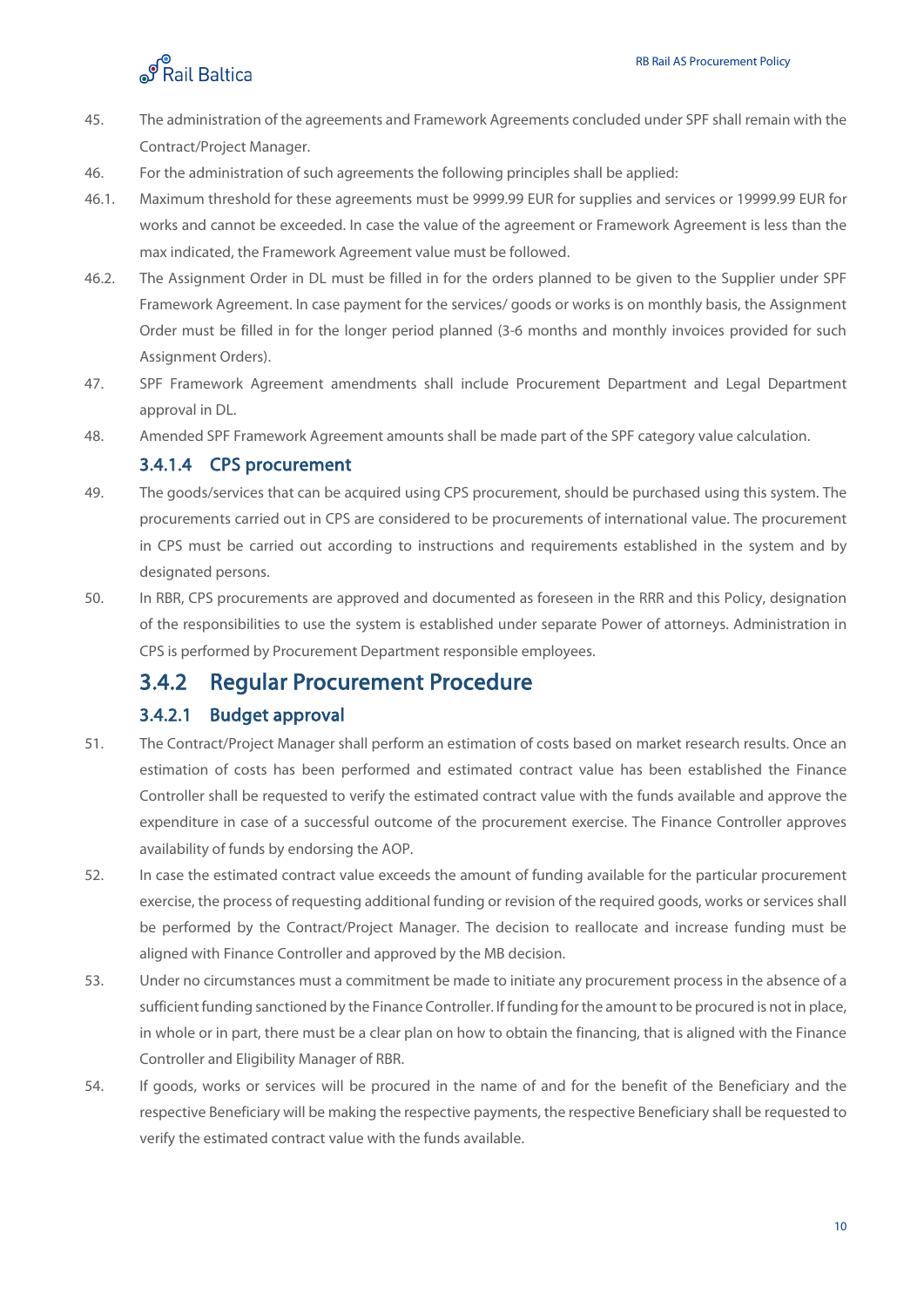

#### 3.4.2.2 Application of procurement (AOP)

- 55. The AOP shall be drafted by the Contract/Project Manager, submitted in DL and approved according to the requirements indicated in RRR. The Contract/Project Manager in cooperation with the Procurement Department representative shall fill the required information as set in the AOP form enclosing Market Research Report and other respective information which is relevant for the successful organisation of the procurement (i.e., samples of goods, potential Supplier list, etc.). AOP together with draft Technical Specification (can be provided later in case two stage procedure), Market Research Report, PMP (or the link to the approved PMP plan in DL) and other relevant information shall be submitted to the Procurement Department. AOPs for Procurement Procedures below 140 000 EUR for Goods and/or Services, which are not for design and/or construction are approved by Procurement Manager. For AOPs, equal to or exceeding the indicated value, CPO approval is required.
- 56. After analysing the AOP and its annexes and giving remarks/comments on the information included (if relevant), the Procurement Manager or CPO, following the Procurement Policy Clause 55, approves the AOP for starting the procurement procedure and assigns the responsible Procurement Department representative to draft the PO for establishment of the PC based on the information provided in the AOP. Approval of CPO is required for any AOP irrespective of the estimated contract price for the procurement which is not included in the approved Procurement Plan of RB Rail AS or which exceeds the estimated contract price indicated in the Procurement Plan of RB Rail AS.
- 57. Once the PO is prepared and signed in accordance with RRR, all members of the PC shall receive the notification respective of the assignment in DL.
- 58. In case of amendments in the PO, the chairperson of the PC coordinates the content of the amendments with the CPO and assigns the secretary of PC to prepare the amendments in PO.
- 59. After the PO amendment is prepared and signed in accordance with RRR, all members of the PC receive the notification on amendments in DL.
- 60. Should it emerge during the Procurement Documents preparation or otherwise during the procurement procedure, that it is not possible to successfully complete the procurement procedure without amendments to the information in the AOP or there are significant risks without amending the AOP and that should be resolved, then the PC shall refer such issues back to the Contract/Project Manager for resolution and, if required, amendment of the AOP or MB decision shall be obtained by the Contract/Project Manager accordingly.

#### 3.4.2.3 The Procurement Commission

- 61. The PC is established in accordance with the rules set in the CPSG and the PPL. Where there is no mandatory requirement to establish a PC and if RBR deems it necessary to establish a PC, the establishment of such a PC shall follow the same principles set out by the respective legislation. The PO shall be approved in accordance with the procedure, foreseen in RRR.
- 62. The PC must be established in the composition of the required number of members taking into account the value of the procurement, as foreseen in the CPSG. PC members are chosen considering their technical, economical and legal expertise and knowledge, also it should be ensured that the persons appointed are of good reputation and impartial. The reasoning for the choice of the members (their expertise) shall be included in the PO.
- 63. The PC shall consist of persons on whom administrative sanction a prohibition to exercise the rights the prohibition to hold the offices whose duties include taking of decisions in the field of public procurements and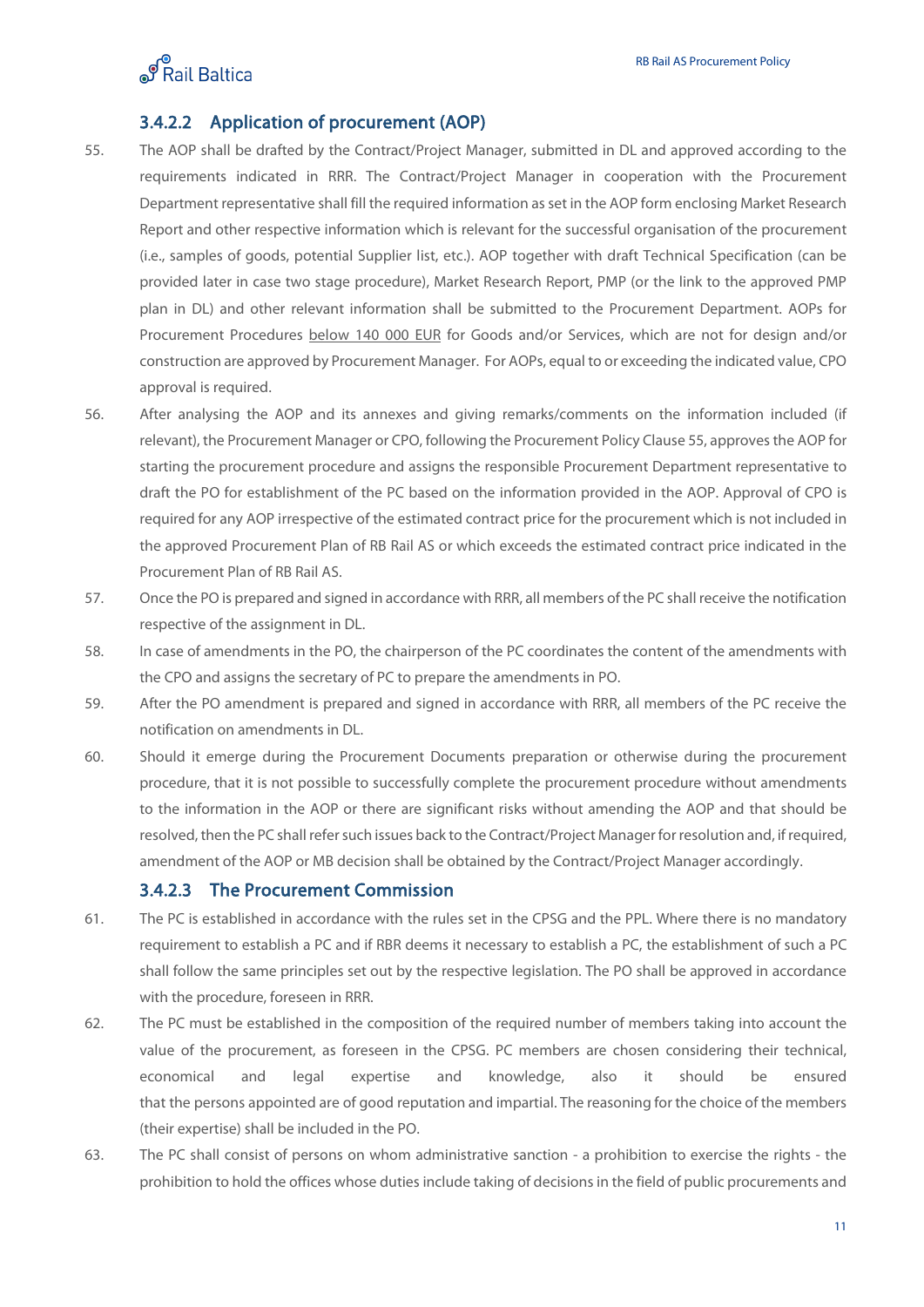public-private partnership or the award of procurements contracts, framework agreements, partnership procurement contracts, or concession contracts, has not been imposed for violations in the area of public procurement and public-private partnership, or the enforcement of such sanction has ended. Before establishment of the PC or inclusion of a new member in the PC, the information on the person concerning the abovementioned sanctions should be checked.

- 64. The PC shall have a PC chairperson, secretary and PC members. A vice-chairperson could also be appointed to assure the work of PC in case of PC chairperson's absence.
- 65. The chairperson of the PC shall organise and manage the work of the PC, determine the venue, time and agenda of the PC meetings, convene and chair the PC meetings, as well as shall ensure the signing of the PC member statements that there are no circumstances, due to which it might be regarded that they are interested in selecting a particular supplier or engaged in activities in support of a particular Supplier.
- 66. The PC secretary ensures preparation of minutes of meetings, organises document preparation for PC members' signatures and organises signing.
- 67. The PC is entitled to involve experts while performing its duties. If there is a need to involve any external experts (external to RBR), the PC chairperson informs the CPO on such a need. After the agreement with the external expert for the required service provision signed, the expert can be involved into PC work after the signing of the required non-disclosure agreement (unless the required clauses are already included in the service agreement). The PC has to request for the external expert to prepare the report on the matters which require expert opinion.
- 68. If there is a possibility to find the required expertise internally, the PC chairperson contacts the HoD of the expert and requests the designation of the particular internal expert.
- 69. The assignments given to any experts, shall be indicated in the PC meeting minutes and any such experts give their opinions as a response to the assignments given by the PC. The PC should consider the expert opinion on the assignments given when taking the decision, but the expert opinion is not binding to PC.
- 70. All designated RBR PC members and experts must sign a non-disclosure declaration before starting work in the PC.
- 71. The PC shall act, inter alia, in accordance with PPL, this Policy and the CPSG. It is noted, for the purpose of clarity:
	- 71.1. as RBR is a procuring organisation, any Employee may need to become involved with procurement activities, subject to their specific expertise and the particular subject matter of procurement. Thus, it is recognised that employment agreements reflect such a possible duty of RBR Employees as well as the on-boarding process of new Employees involves introduction to RBR policies, including the relevant procurement policies;
	- 71.2. the selection of PC members involves a certain discretion of the resource managers of RBR, discussion with the Contract/Project Manager as to the relevance of the involvement of the person, the availability of the resource and the approval of the PC members by the CPO and the MB to the extent stipulated by the RRR;
	- 71.3. in the selection of PC members, RBR may need to achieve a balance between the best competence and resource availability for the PC, considering its organisational and strategic duties and abilities overall.
- 72. For the avoidance of doubt, unless the applicable procurement legislation requires otherwise, there is no obligation to form a PC for Small Procurement or framework mini-tenders or purchases undertaken from any CPS or for procurement procedures below 42 000 EUR.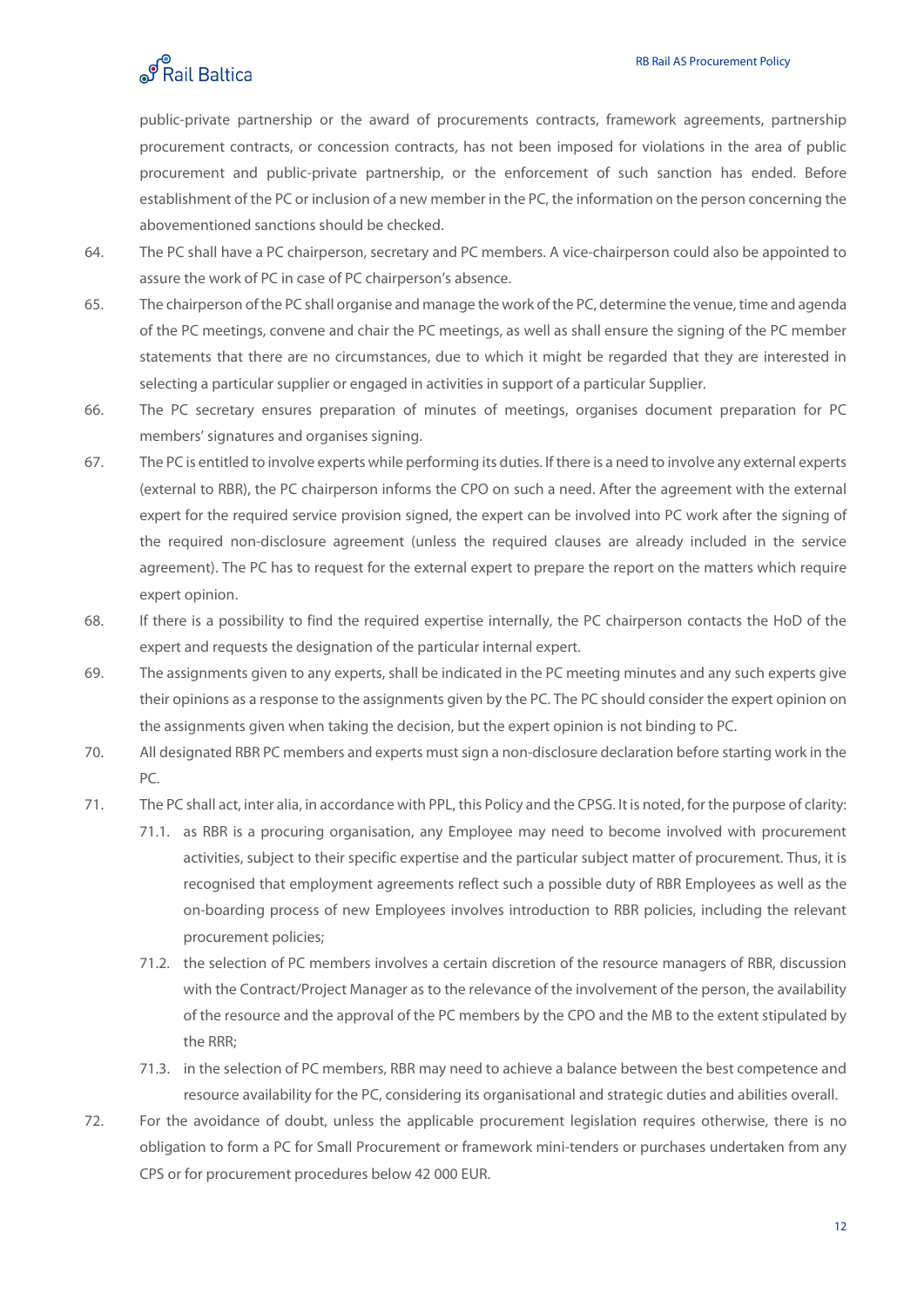

#### 3.4.2.4 Procurement Documents

- 73. The structure and principles to be followed when compiling Procurement Documents package for Regular procurement are indicated in Appendix 3 to CPSG.
- 74. In the preparation of Procurement Documents and the management of the procurement procedure, the PC must provide due consideration for procurement related risks, noting the information available from the RBR risk management, and shall implement any risk treatment, avoidance and/or mitigation mechanisms in the Procurement Documents and procurement procedure management, as far as reasonably possible and practicable.
- 75. Procurement Regulations for each procurement exercise shall be drafted by the PC based on the input received from the Contract/Project Manager and considering information and documents included and attached to the AOP. The Contract/Project Manager's input for the Procurement Documents (additionally to the Technical Specification and other documents, indicated in Clause 55) include at least description of subject-matters, financing source, estimated contract value, contracting timeline, Contract/Project Manager contacts, required deliverables, place of delivery and contract special conditions (detailed scope to be provided is indicated by approved AOP form).
- 76. Where approved templates / standard forms are available for use, the PC shall use such approved templates / standard forms. The Procurement Regulations should be as open and generic as possible, yet sufficiently clear to allow for Suppliers to understand the procurement needs, assess the provision of goods/services/works and price them (if pricing is required). The performance and or functional characteristics of the works, goods/products or services should be set out in a language that is clear, concise, logical and unambiguous.
- 77. For the approval of the final Procurement Documents package, the responsibility of ensuring the final Technical Specification required for a procurement procedure shall remain with the Contract/Project Manager, taking into account the comments/feedback provided by the PC.
- 78. Before approving the final package of the Procurement Documents the PC must include the drafted contract into the Procurement Documents package. The contract draft is prepared by the Legal Department.
- 79. The Contract/Project Manager shall provide advance notification of the need for a contract document to the Legal Department. Such notification must be made not later than 14 calendar days before the date contract has to be prepared, if standard contract conditions apply. In case non-standard conditions should be prepared, such notification should be given at the moment Technical Specification is started to be drafted.

#### 3.4.2.5 Beneficiary Engagement in Regular Procurement

- 80. If according to the Contracting Scheme Agreement the procurement exercise is organised for the benefit of any Beneficiary, the PC shall develop the main technical and contractual requirements (CTO Division and Legal Department shall be involved). The requirements are prepared in consultation and alignment with that Beneficiary (the Interested Beneficiary). The alignment process is coordinated by PC chairperson.
- 81. RBR has the right to establish a separate working group for procurement exercises mentioned in Clause 80, if such is deemed necessary.
- 82. RBR, according to Contacting Scheme Agreement shall ask the Interested Beneficiary to nominate expert(s) for participation in the consultation as referred to above in Clause 80 (the Nominee). The Nominee(s):
	- 82.1. shall be qualified in the subject-matter of procurement or an alternative qualification that could benefit the consultation;
	- 82.2. shall support the work of the relevant working group and/or the PC;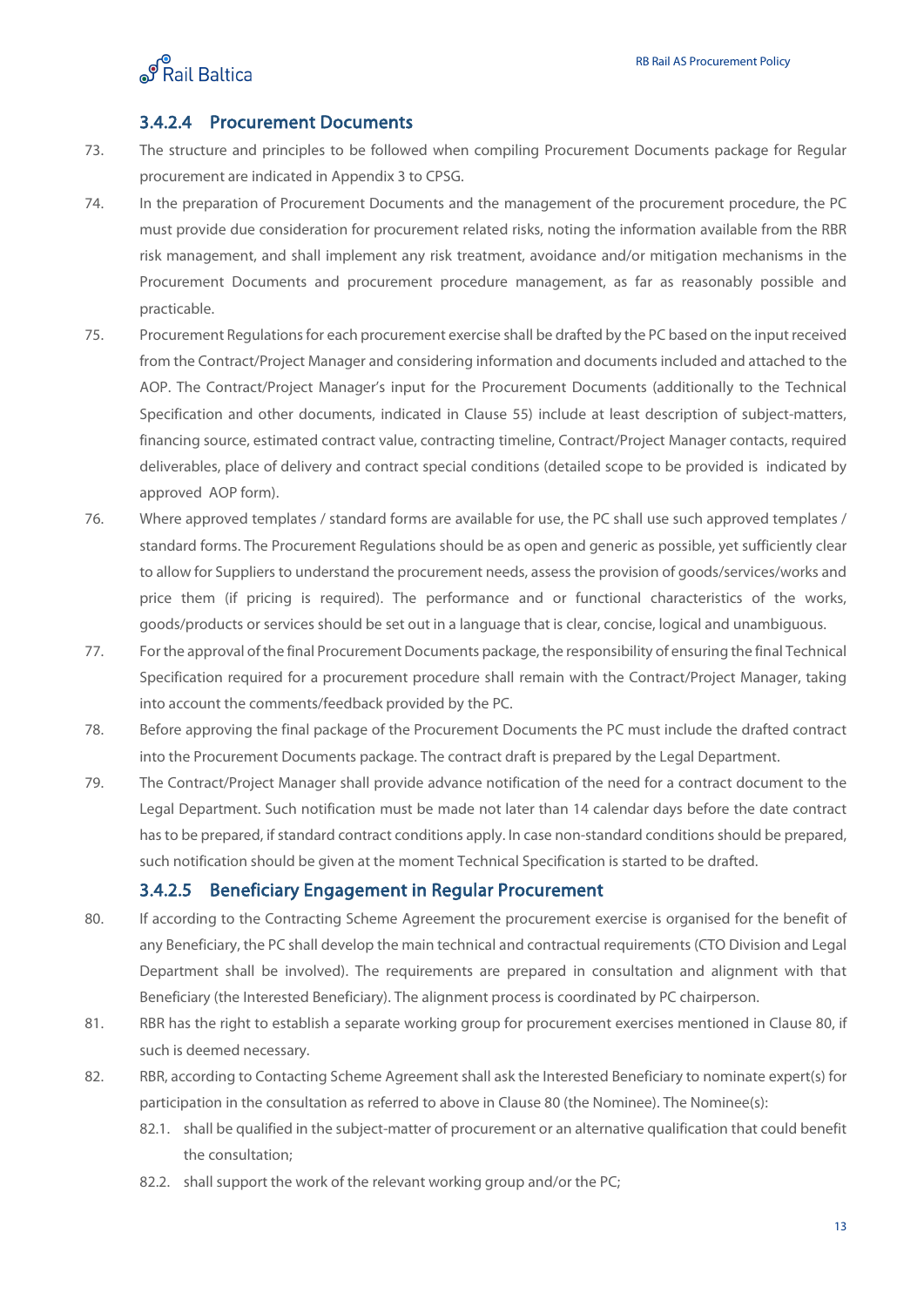- 82.3. shall be available for the PC as a technical expert, during the procurement exercise, on an ad-hoc basis, should the relevant expertise and involvement be required by the PC.
- 83. In case the Nominee has participated in drafting any of the procurement procedure documents or is related to any of the Suppliers, or is interested in the selection of any Supplier, and RBR as the contracting authority cannot prevent/resolve this situation by measures that cause less restrictions on Suppliers, the Nominee shall be excluded from the procurement procedure. It should also be noted that such a situation, if not resolved, may result in a Supplier being excluded from the procurement procedure.
- 84. The Nominee(s) shall not have the requirement to register as a State Official under the Latvian law, unless the Nominee becomes a member of the PC and shall not automatically have any access or right of access to specific procurement related documentation.
- 85. RBR has the right to establish a digital document sharing platform which is secured and with limited and trackable access in order to enable relevant working group members to work on the documents.

#### 3.4.2.6 Evaluation of applications and proposals

- 86. Applications and proposals are evaluated in accordance with criteria set in the respective Procurement Regulations and in accordance with the PPL requirements.
- 87. The pre-published award criteria may not be altered.
- 88. During the evaluation of the applications and proposals, the PC shall be entitled to request that information contained in the application or proposal be explained or if it establishes that the information or a document contained in the application or the proposal or submitted by the Supplier is unclear or incomplete, it shall request that the Supplier, or the competent authority clarify or supplement the relevant information or document or submits the missing document, ensuring equal treatment of all candidates and tenderers.
- 89. If the PC has requested to clarify or supplement the information contained in the application or proposal or submitted by the Supplier, but the Supplier has failed to do it in accordance with the requirements determined by the PC, the PC shall evaluate the application or procurement based on information at its disposal.
- 90. During the period of evaluation of applications and proposals until the notification of results, the PC shall not provide information regarding the evaluation process.
- 91. In its decisions, the PC shall follow the requirements, stated in the AOP and Procurement Documents and any other requirements that the MB and/or the CPO may have set in the AOP process and/or in the approval of the PO. Should it emerge during the Procurement Documents preparation or otherwise during the procurement procedure, that it is not possible to successfully complete the procurement procedure without amendments to the information in the AOP or there are significant risks without amending the AOP and that should be resolved, then the PC shall refer such issues back to the Contract/Project Manager for resolution and, if required, amendment of the AOP or MB decision shall be obtained by the Contract/Project Manager accordingly.

#### 3.4.2.7 Decision to award a contract

92. The PC shall take a decision to award a contract or to terminate/suspend a procurement exercise. If according to the RRR it is required to obtain a prior approval from the MB to enter into the contract, (i) the respective approval is obtained at this stage and (ii) the PC shall submit their decision together with a Memorandum to the MB (no need to submit decision of the PC to the MB in cases where such approval of the MB is not required). If according to the Articles of Association or the RRR it is necessary to obtain a prior approval from the SB to enter into contract, the MB shall seek such approval respectively. If neither the MB, nor the SB approval is required, the PC is not required to submit their decision together with a Memorandum to the MB, but the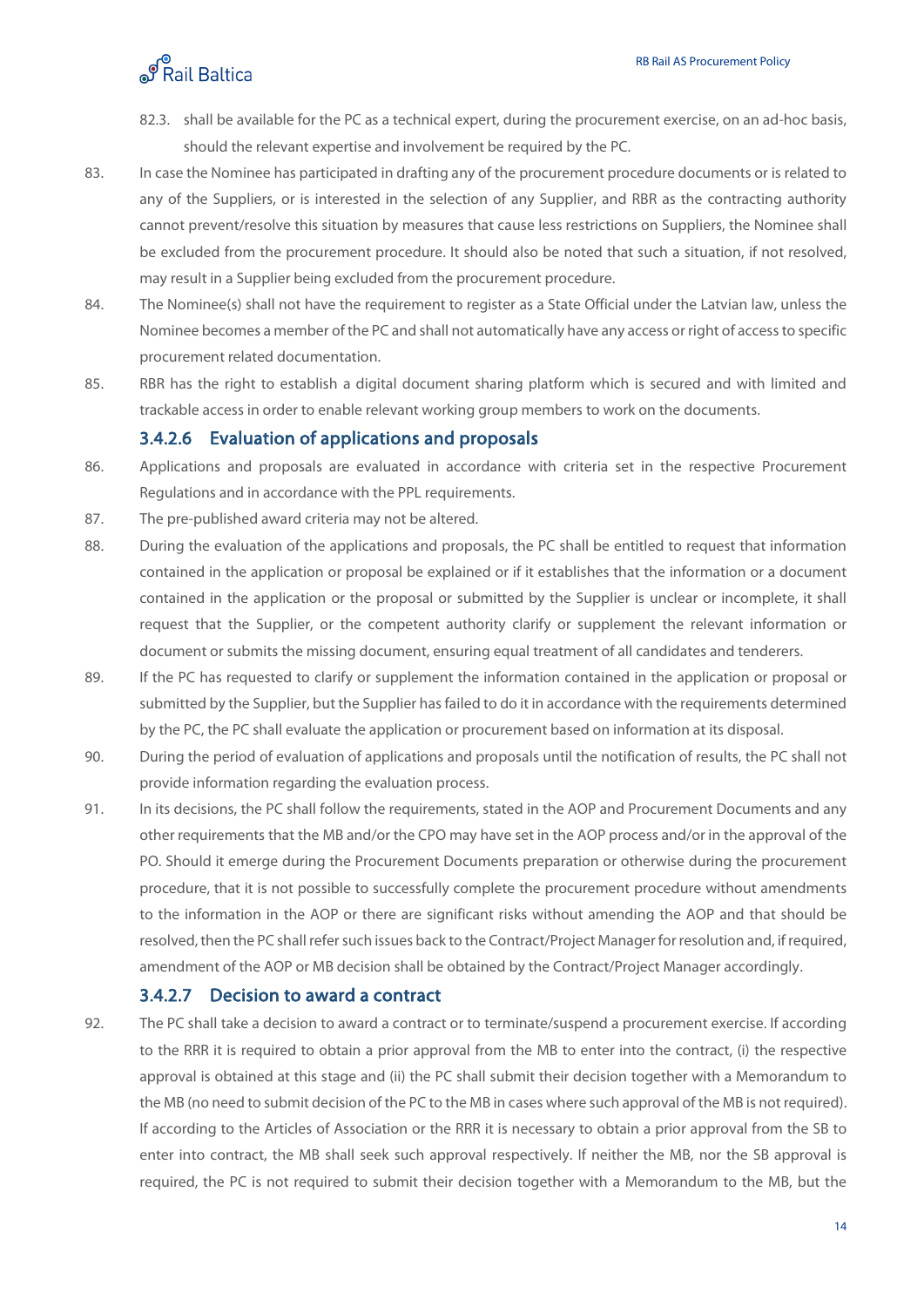

Procurement Department shall on monthly basis send to the MB a summary of the decisions of PCs made during the preceding month.

- 93. For Procurement Procedures below 140 000 EUR for Goods and/or Services, which are not Procurement Procedures for design and/or construction, Procurement Managers and/or Procurement Policy and Process Manager and/or CPO submit procurement results Memorandums to the MB directly. For such cases, the CPO may, at the discretion of the MB, be invited to the MB meeting when the respective results are presented. For all other procurement Memorandums, CPO prior approval is required. The MB and the CPO have the right to request additional information from the PC respecting confidentiality of the Procurement Documents.
- 94. If the successful proposal exceeds the estimated contract amount stipulated in the AOP, the PC shall refer this issue back to the Contract/Project Manager who shall seek (in full alignment with PC chairperson) any additional approvals, additional funding or otherwise ensure clarity in relation with funding. The Contract/Project Manager shall provide clear feedback to the PC and the PC shall record this information, in order to proceed with decision making regarding the results of the procurement exercise.
- 95. For the avoidance of doubt:
	- 95.1. The PC does not have the right to award contract signing rights, without clear evidence/feedback from the Contract/Project Manager of additional funding or clear additional funding plan, approved by the MB decision, if the successful proposal(s) exceeds the estimated contract value stipulated in the AOP;
	- 95.2. The PC does not have the obligation to seek for additional funding or resolve financing issues and such a responsibility (including obtaining additional MB approval for funding), in the eyes of the PC, lies with the Contract/Project Manager;
	- 95.3. Considering the Contract/Project Manager feedback, the PC shall conclude its decision regarding the results of the procurement procedure and propose it for the approval of the CPO and the MB.
- 96. The cases when PC shall reject the tenders due to the exceeded estimated contract price are indicated in PPL.

#### 3.4.2.8 De-briefing unsuccessful Suppliers

- 97. According to the PPL, unsuccessful Suppliers should be given an objective assessment of the comparative strengths and weaknesses of their tenders having due regard of the need to avoid compromising the competitive situation of Suppliers and for commercial sensitivity.
- 98. Unsuccessful Suppliers should be offered an opportunity of a debriefing meeting, noting the significance, size and value of the procurement exercise in question. While many requests may be satisfied by written/email or telephone feedback, where a more formal or personal debriefing is required it would be normal practice to have at least two PC members (and/or the Contract/Project Manager) in attendance and a note of the proceedings be kept for the records. The discussions should address the Suppliers proposal against the evaluation criteria focusing on the relevant strengths and weaknesses of the proposal. It is imperative that information such as the identity or the prices of other Suppliers, confidential information, or information that could compromise the competitive situation and/or commercial sensitivity of the information should not be disclosed.

#### <span id="page-21-0"></span>3.4.3 Contract

99. Once the MB (and, if required, the SB as referred to in Clause 92) has passed decision to enter into the respective contract based on the PC decision to award the respective contract (or, if no approval of the MB or the SB is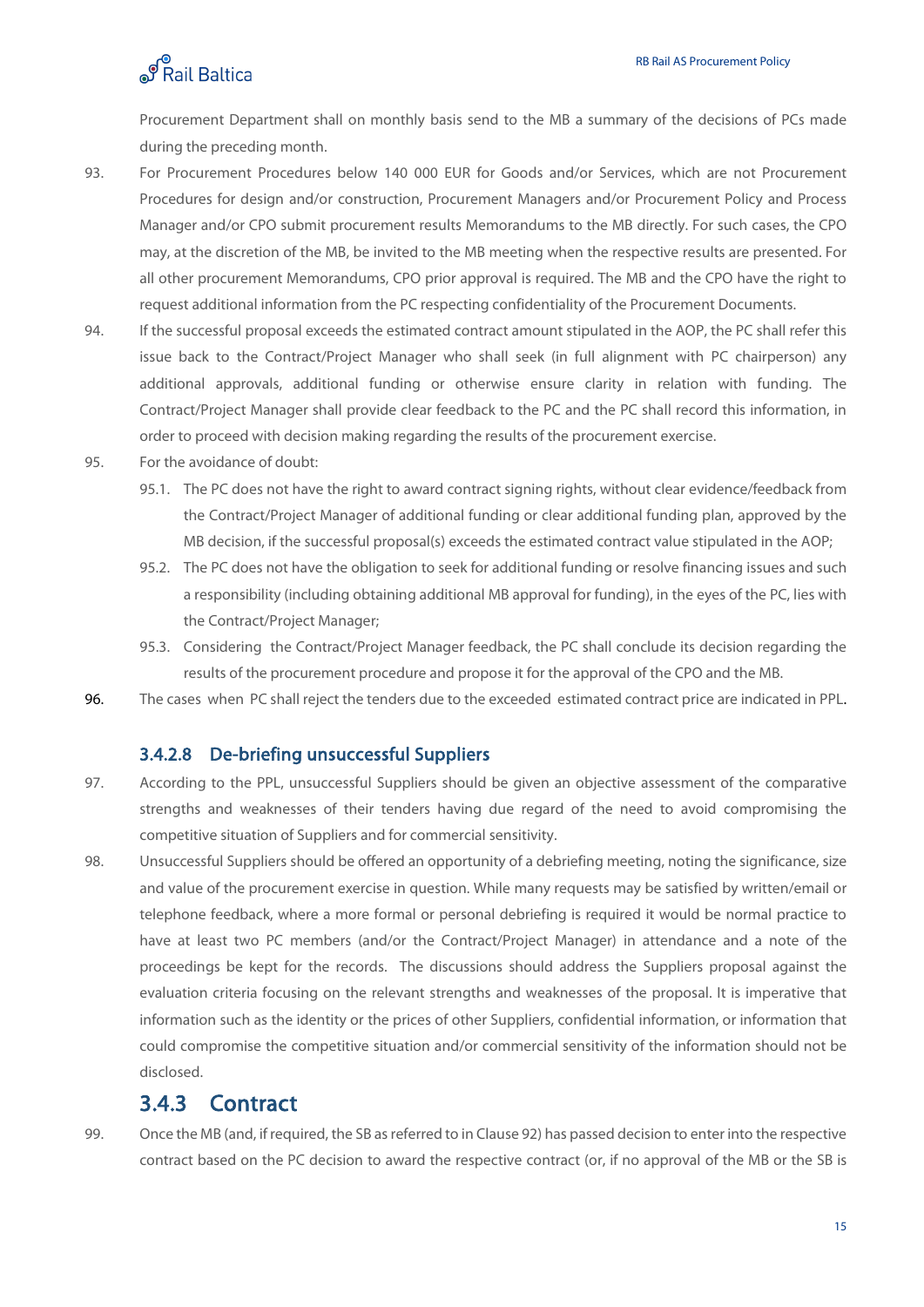

required, once the PC has passed its decision), the PC together with the Contract/Project Manager finalises the draft contract and submits it to the DL for final processing before signing. The Legal Department and the Eligibility Manager shall review and approve the final draft contract. For the avoidance of doubt, this procedure shall be in accordance with the RRR and in case of any conflicts due to RRR amendments, the RRR stipulations in terms of RBR internal approvals, shall take precedence.

- 100. Once a contract has been approved in DL (as required under RRR), the PC Chairperson ensures signing of the contract in accordance with RRR and coordinates alignment of the contract with Supplier.
- 101. Signed contract shall be hand-over to the Contract/Project Manager. Contract Administration / Performance Measurement is a separate responsibility, which shall fall upon Contract/Project Manager, and not the Procurement Department usually, or the PC.

## <span id="page-22-0"></span>4 PPL requirements to Contract Management

- 102. Once a contract has been signed, it is the responsibility of the Contract/Project Manager to manage the contract in order the supplies, works or services to be delivered in accordance with the terms and conditions of the proposal, the contract and the prices quoted.
- 103. In case of any need for amendment to the contract, the Contract/Project Manager has to initiate and lead this process and it should be implemented according to Change Management Plan and approved in DL.
- 104. No changes to the contracts, including procurement of additional services, works or goods at no circumstances can be made without prior written alignment, as foreseen by the Clauses 107.-110. below.
- 105. Before starting the initiation of the contract amendment process Procurement Department shall be consulted whether the planned amendment is allowed by PPL.
- 106. If the contract is of the design or design supervision services, the General Claims, Variations and Delays procedure for implementation of FIDIC White Book based Design Services and Design Supervision Services Agreements must be followed in case the need for contract amendment or claims emerge.
- 107. In case of other types of contracts (other types of services, supplies, construction) if the need for contract amendments emerge, the Contract/Project Manager shall act according to the conditions included in the contract, to Change Management Plan and, in advance to the variation:
	- 107.1. contact the Supplier immediately, to request a corrective action and a management process of improvement to be put in place (if it is a case of failure to meet the contractual obligations). A full written record of all such non-performance related correspondence with/from the Supplier shall be maintained;
	- 107.2. informs all departments, who shall approve the contract amendment according to RRR.
- 108. It should be noted that amendments to the procurement contract or the Framework Agreement are permissible only to the extent allowed by PPL Section 61.
- 109. All contract amendments shall be approved as foreseen by RRR.
- 110. The Contract/Project Manager shall in all cases inform the Procurement Department on the completion of contract amendment(s) as soon as the amendments are signed from both parties, so the Procurement Department can publish the required information regarding Contract amendment made, according to the PPL.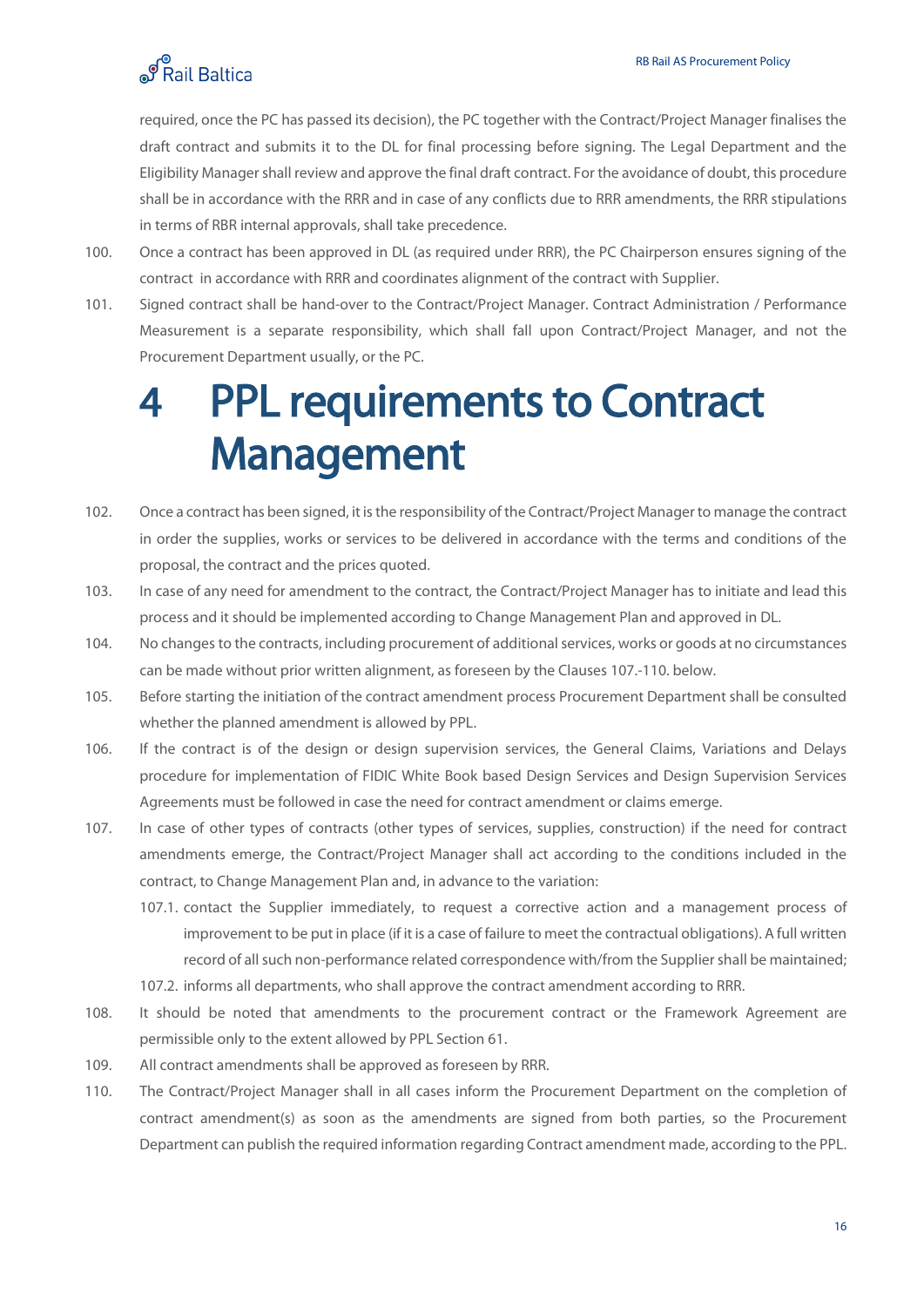ெ<br>சிRail Baltica

## <span id="page-23-0"></span>5 Framework Agreements administration

- 111. The planning of purchases under Framework Agreements for the next year is organized in parallel to procurement planning procedures. Procurement planning principles indicated in Clauses 7-11 of this Procedure shall apply also to planning of purchases under Framework Agreements.
- 112. Following the procurement procedure for obtaining and signing a Framework Agreement after regular procurement, the Framework Agreement is established in DL by the Procurement Department. The ownership of the Framework Agreement remains with the Contract/Project Manager (this duty can be delegated by Contract/Project Manager in its department).
- 113. The management of Framework Agreements shall follow the applicable procurement legislation, this Policy, CPSG, as well as other legislative and corporate governance requirements relevant to the process and principles of Framework Agreement management.
- 114. The administration/management of Framework Agreements (of the values more than 10 000 EUR for supplies and services and 20 000 EUR for works) and mini-tenders shall be with the Procurement Department. However, Contract/Project Manager is responsible for the content and technical requirements for the particular Framework Agreement, also for planning the AO for the calendar year and the Procurement Department may refer to him for any discussions on the content of the scope of a particular Framework Agreement and to assess the suitability of the requirement for the particular Framework Agreement from the technical point of view.
- 115. The administration of the signed AO / contracts shall remain with the Contract/Project Manager. In case of AO amendments have to be implemented, Contract/Project Manager shall consult the Procurement Department in advance.
- 116. Where a Framework Agreement is concluded with one Supplier, procurement contracts within the scope of this agreement shall be concluded in accordance with the provisions of the Framework Agreement.
- 117. Where a Framework Agreement is concluded with more than one Supplier, the particular procurement contracts within the scope and under the Framework Agreement can be concluded in one of the following ways, depending on which of them is foreseen in the Framework Agreement concluded:
	- 117.1. by direct award (without mini-tender), following the provisions of the Framework Agreement, where the provisions of the Framework Agreement set out all the necessary conditions for the provision of the works, services and supplies concerned and the objective conditions for determining which of the Suppliers shall perform them;
	- 117.2. with reopening competition (organizing mini-tender), following the provisions of the Framework Agreement, where the provisions of the Framework Agreement sets out all the necessary conditions for the provision of the works, services and supplies concerned and determines the provisions for organizing mini-tender.
- 118. If all the necessary conditions are not provided in the Framework Agreement and the competition has to be reopened, these provisions shall be supplemented on the basis of the same provisions (if necessary, regulated in more detail) or other provisions in accordance with the Technical Specifications of the Framework Agreement under the following procedure: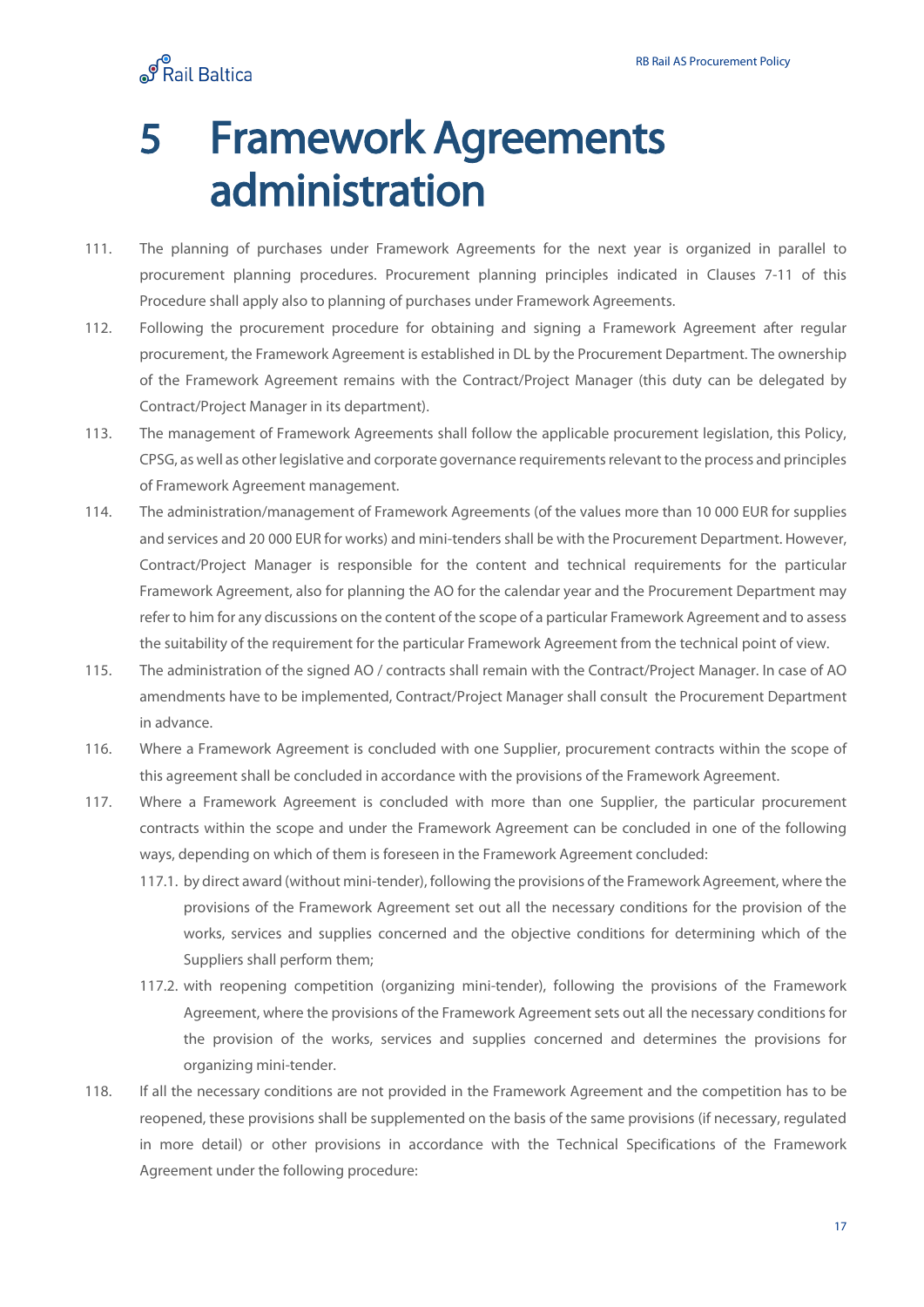- 118.1. after receival the request from Contract/Project Manager to conclude the specific contract, the responsible Procurement Department representative shall contact the contracted Suppliers in writing with a request to submit a tender;
- 118.2. a time limit, which is sufficient for the submission of the relevant tender shall be determined taking into account such factors as the complexity of the subject-matter of the respective contract and the time required for the preparation of tenders;
- 118.3. the Supplier shall submit a tender in writing and the responsible Procurement Department representative shall not open them until the expiry of the time limit set for the submission;
- 118.4. responsible Procurement Department representative shall take a decision to conclude the particular contract with the Supplier that has submitted the most appropriate tender on the basis of the tender evaluation criteria set out in the Framework Agreement (specific evaluation criteria based on the particular procurement conditions are set in mini-tender requirements). A decision to award a contract has to be approved in the order as foreseen in RRR.
- 119. Mini-Tenders do not require establishment of a Procurement Commission, but it can be established if such a need arises.
- 120. The following documents shall be included in the award process:
	- 120.1. AOP (simplified form);
	- 120.2. Request order (based on specific Framework Agreement) sent to the Supplier(s) of the Framework Agreement;
	- 120.3. Result (award);
	- 120.4. Particular procurement contract (Assignment Order in DL) signed with the Framework Agreement Supplier who won the mini-tender (if mini-competition applied). In case the Framework Agreement is concluded with one Supplier or Direct award applied, mini- tender request for proposal and Assignment Order can be combined into one document.
- 121. Framework Agreement management detailed approach is specified and approved by the order of CPO (to be added to DL), subject to prior alignment with the Legal Department and the Eligibility Manager.

## <span id="page-24-0"></span>6 Filing and storage of Procurement Documents

- 122. Each PC must maintain complete records of each stage of the procurement process. The records must detail all decisions made in accordance with the applicable procurement law and must be kept for a period of at least ten (10) years.
- 123. The file should be clearly labelled and have a reference number.
- 124. An original of every contract entered into shall be forwarded to the Office administrator. The Office administrator shall store it according to the nomenclature of RBR.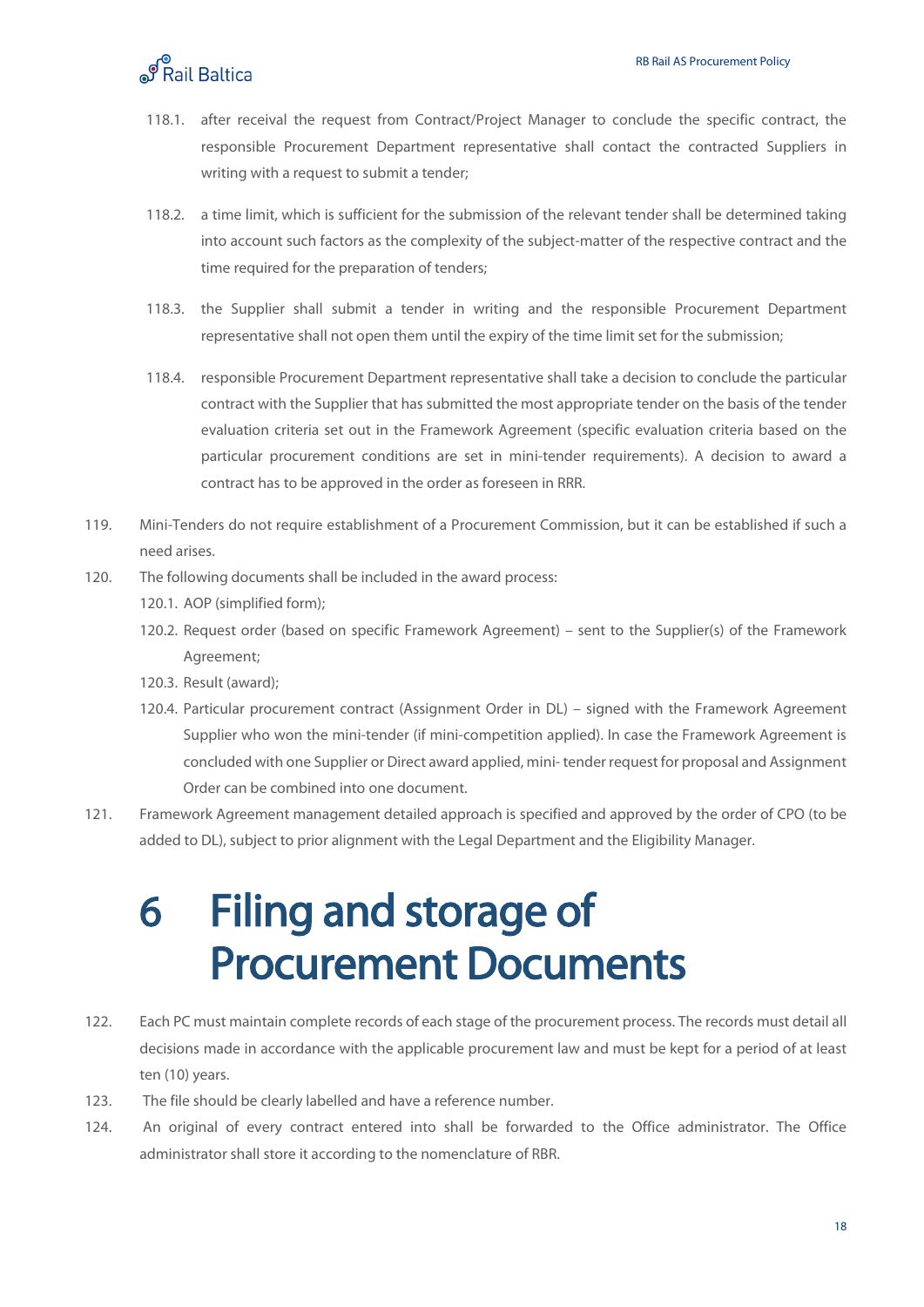

125. Upon completion of a procurement exercise and contract signing, the PC shall make sure that all the respective records are stored with the Procurement Department and according to the archiving rules if such are established.